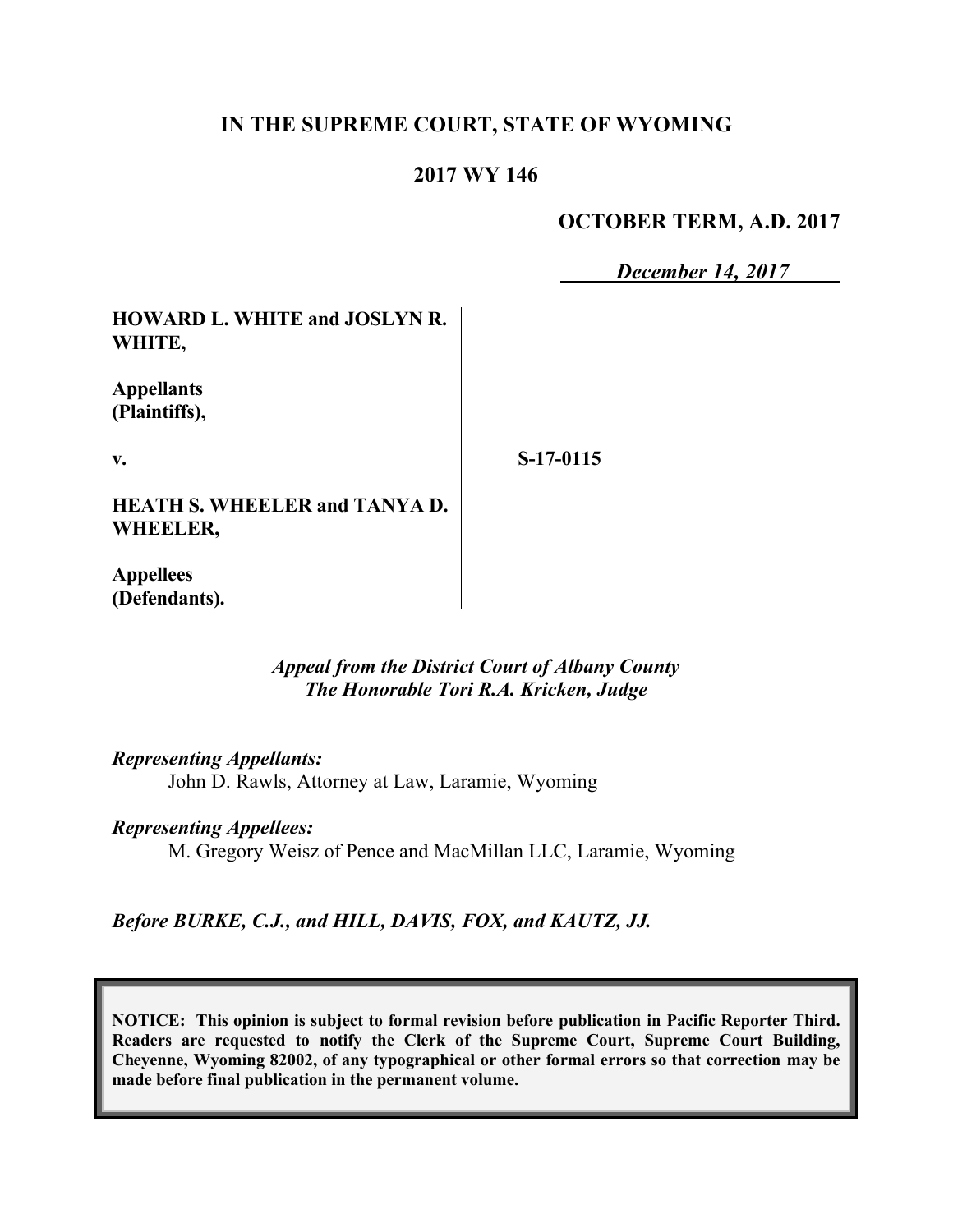### **DAVIS**, **Justice**.

[¶1] Heath and Tanya Wheeler (the Wheelers) and Howard and Joslyn White (the Whites) are record owners of adjacent properties in Albany County, south of Laramie, Wyoming. The Whites filed a complaint against the Wheelers asserting a claim for adverse possession based on the Whites' fencing and grazing of livestock on an approximately eight-acre strip of the Wheeler property. On cross-motions for summary judgment, the district court entered summary judgment in favor of the Wheelers, and the Whites appeal. Because genuine issues of material fact precluded summary judgment in favor of either party, we conclude the court erred in granting the Wheeler motion. We therefore reverse and remand for proceedings consistent with this opinion.

### **ISSUE**

[¶2] The Whites present a single issue on appeal, which they state as:

Should this Court, after conducting a *de novo* review, reverse the granting of summary judgment in favor of Appellees and remand for further proceedings?

[¶3] Although the Whites frame the issue on appeal as a single question, they claim and argue two errors: 1) that the district court erred in denying them partial summary judgment on their *prima facie* adverse possession claim; and 2) that the court erred in granting Wheelers summary judgment. We therefore restate the issues as:

> 1. Did the district court err in denying the Whites' motion for summary judgment on their *prima facie* adverse possession claim?

> 2. Did the district court err in granting summary judgment to the Wheelers on the Whites' *prima facie* adverse possession claim and on the Wheelers' claim that the Whites' use of the Wheeler property was permissive?

### **FACTS**

[¶4] In December 1987, Howard and Joslyn White purchased the SW ¼ of Section 27, Township 15 North, Range 73 West, 6th P.M., Albany County, Wyoming (hereinafter Section 27). In the spring of 1988, the Whites built a fence along their property's north property line. The fence (hereinafter the 1988 fence) ran in a straight line starting at the western edge of the property and continued for some distance along the property's northern boundary line. Later in 1988, the Whites moved a manufactured home and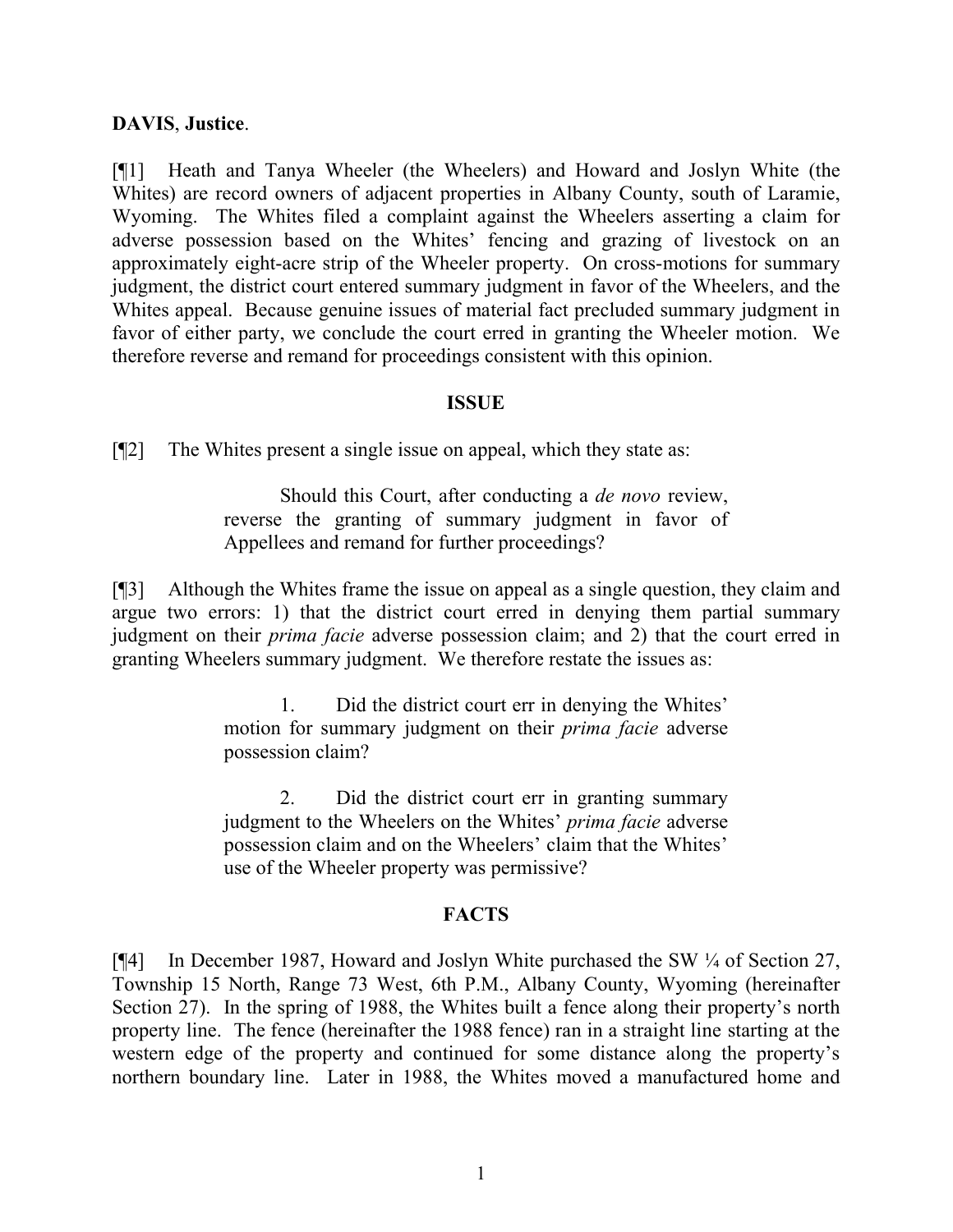utility building onto their Section 27 property, and to protect those buildings from their own grazing livestock, they built an additional "compound fence."

[¶5] About seven years later, in August 1995, the Whites purchased the NW ¼ of Section 27. After that purchase, the Whites owned the entire W  $\frac{1}{2}$  of Section 27, and the 1988 fence ceased being a boundary fence. About a year later, in September 1996, the Whites purchased the E  $\frac{1}{2}$  of Section 27, which left them with ownership of Section 27 in its entirety. Less than a year later, in July 1997, the Whites platted Section 27 into sixteen tracts and created what is now known as the White Tracts.

[¶6] The Whites platted the tracts and drew the tract boundaries in such a manner that their home and utility building ended up in Tract 16 and the 1988 fence ended up in Tract 10 (and partially in Tract 12 to the east of Tract 10). The map below shows the White Tracts and the platted boundary lines for the sixteen tracts. The 1988 fence crosses Tract 10 from west to east at the northern boundary line of Section 27's SW ¼.

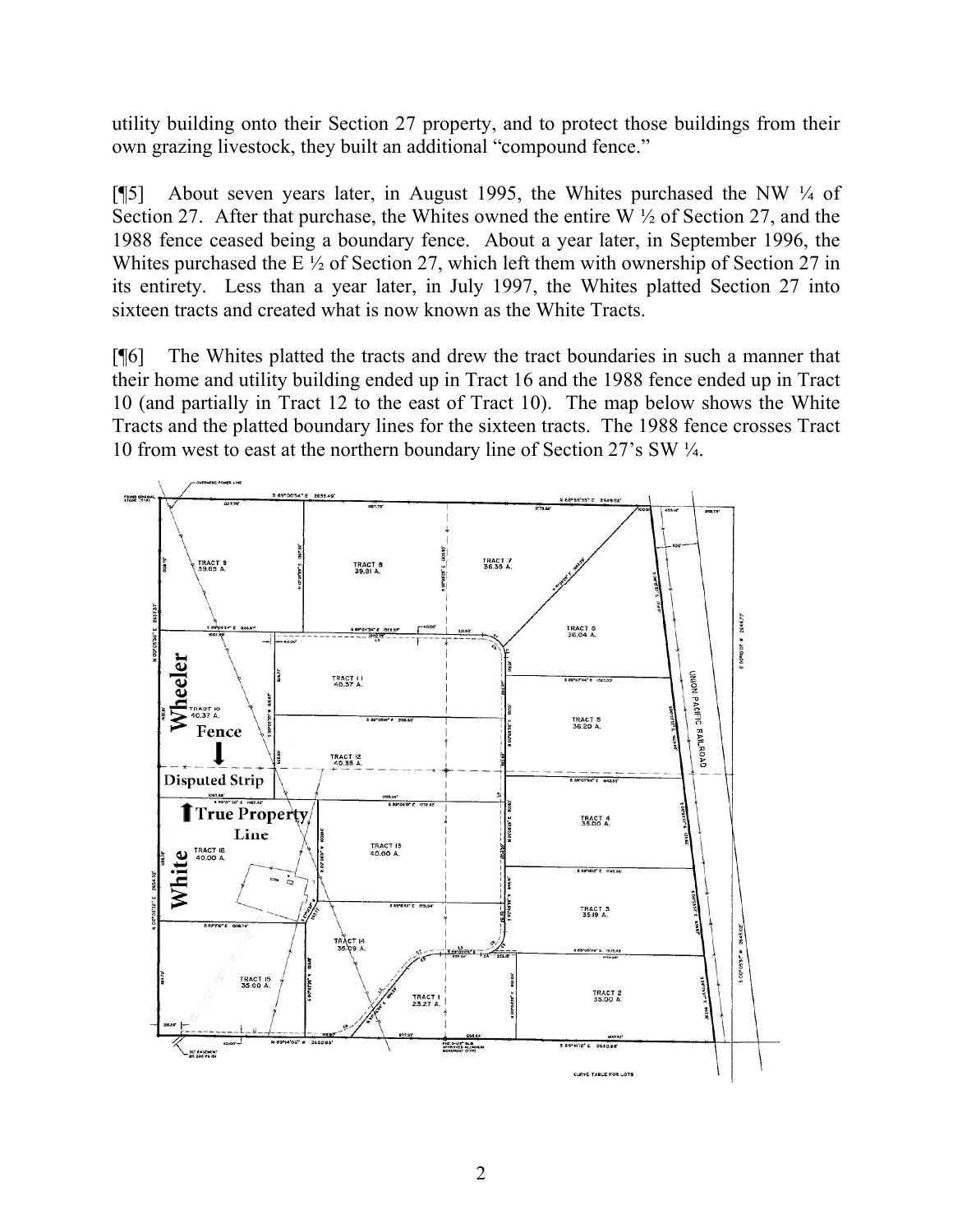[¶7] The Whites retained Tract 16 and have been that tract's only owners since they platted the White Tracts. The Whites also retained Tract 10 for a number of years, until December 29, 2005, when they conveyed it by warranty deed to Jeffrey and Lynette Morris. Tract 10 thereafter changed hands two more times. On October 6, 2011, the Morrises conveyed Tract 10 by warranty deed to Michael and Kathleen Selmer and Siddhartha and Carrie Murthy. The Selmers/Murthys then conveyed the property by warranty deed to Heath and Tanya Wheeler (the Wheelers) on January 9, 2013. The Wheelers remain the present owners of Tract 10, and the 1988 fence remains in Tract 10.

[¶8] The present dispute between the Whites and the Wheelers began in the spring of 2016 when Joslyn White found that horse manure had been dumped along the south side of the 1988 fence, and that a gate at the west end of the fence had not been properly closed. In response to those discoveries, Ms. White placed chains and padlocks on the west gate on May 31, 2016.

[¶9] On June 2, 2016, Heath Wheeler visited the White residence on Tract 16 and informed Ms. White that he had staked the property line between Tracts 10 and 16 and planned to construct a fence on the true property line. On June 3, 2016, a letter from the Whites' attorney objecting to the Wheelers' plan to construct a new fence was handdelivered to the Wheelers. Attorneys for both parties exchanged letters over the next several weeks, but the parties were unable to resolve their disagreement over the Wheelers' proposed fence.

[¶10] On August 17, 2016, the Whites filed a complaint against the Wheelers seeking to quiet title to the approximately eight-acre portion of Tract 10 that lies between the 1988 fence and the northern boundary of Tract 16 in district court. The complaint asserted three causes of action: 1) adverse possession based on the Whites' fencing of the property and grazing of livestock on the property; 2) recognition and acquiescence, alleging the Wheelers and their predecessors recognized the 1988 fence as the true property boundary and acquiesced in that boundary; and 3) ejectment. On August 30, 2016, the Wheelers filed their answer, which included affirmative defenses.

[¶11] The Whites filed a motion for summary judgment or partial summary judgment on February 2, 2017. On February 21, 2017, the Wheelers filed an opposition to the Whites' motion. With respect to the Whites' adverse possession claim, the Wheelers asserted the Whites' supporting affidavits made "only broad, unspecified and conclusory assertions of ultimate fact," and were insufficient to support a *prima facie* showing of adverse possession. They further asserted that genuine issues of material fact precluded summary judgment, pointing to affidavits submitted in opposition to the Whites' motion. Finally, the Wheelers requested that the district court enter summary judgment in their favor, asserting that the Whites' use of the disputed property was permissive and that they failed to show hostility in their use of the property.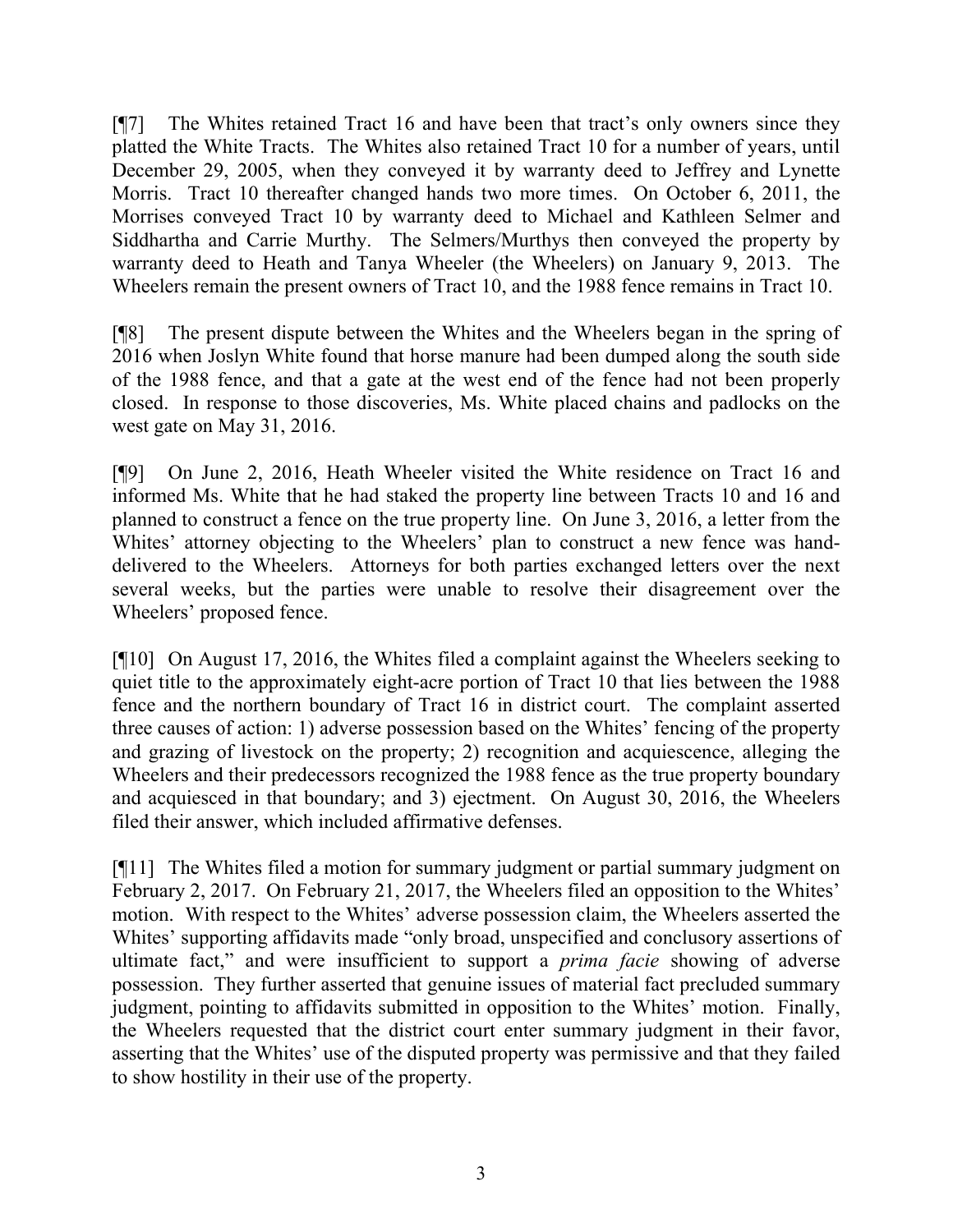[¶12] On March 6, 2017, the Whites filed a reply in support of their summary judgment motion, together with rebuttal affidavits. On March 10, 2017, the district court entered an order denying the Whites' motion for summary judgment and granting summary judgment in favor of the Wheelers. The court explained, in part:

> 29. Until 2016, there was no hostility regarding the disputed strip of land. The Whites utilized the disputed strip of land for grazing; the Wheelers (and their predecessors) knew of this innocuous use, and had no objections thereto. They simply were being good neighbors. There was no indication, until the 2016 dispute arose, that the Whites intended to deprive the Wheelers permanently of their ownership of this acreage. No flag was unfurled indicating an invasion was at hand. Once some indicia of hostility and notoriety arose, the Wheelers took action to preserve their ownership, leading to this litigation.

> 30. The Whites have failed to set forth a *prima facie* case that they used the disputed strip of land on Tract 10 in an open, hostile, notorious, exclusive, and continuous manner, under claim of right or color of title, for ten years or more.

> 31. Judgment as a matter of law, in favor of [Wheelers], is warranted, as to the claim of adverse possession. As a result, summary judgment also is warranted, in favor of the Wheelers, with regard to the Whites' claim for Recovery of Realty (Ejectment).

[ $[$ [13] On April 7, 2017, the Whites filed their timely notice of appeal to this Court.<sup>1</sup>

<sup>&</sup>lt;sup>1</sup> The district court also granted the Wheelers summary judgment on the Whites' claim for recognition and acquiescence. The Whites do not, however, present argument on that ruling on appeal, and we therefore summarily affirm that aspect of the court's ruling. *See Woods v. State*, 2017 WY 111, ¶ 18, 401 P.3d 962, 969 (Wyo. 2017) (quoting *Snyder v. State*, 2015 WY 91, ¶ 15 n.1, 353 P.3d 693, 695 n.1 (Wyo. 2015)) ("Court will not frame the issues for the litigants and will not consider issues not raised by them and not supported by cogent argument and authoritative citation."). The Wheelers likewise did not argue on appeal that the Whites were estopped by a deed granting their predecessors in interest property to the survey line, and we will therefore not address that issue, either. We note in passing that estoppel by deed has generally been held not to apply to prevent a grantor from adversely possessing land he has granted. *Torgerson v. Rose*, 339 N.W.2d 79, 83 (N.D. 1983); 28 Am. Jur. 2d *Estoppel and Waiver* § 12 (2011, database updated Nov. 2017).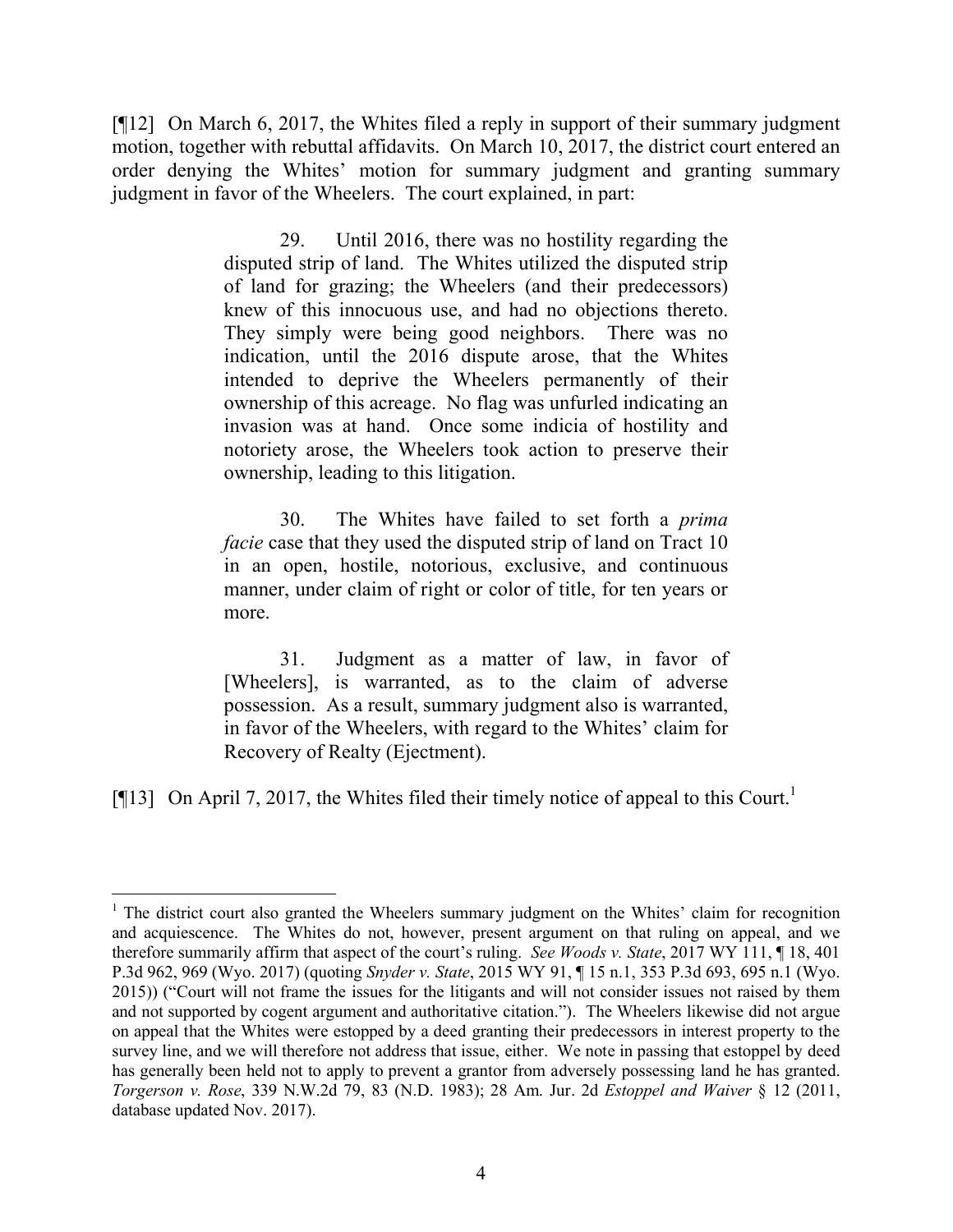#### **STANDARD OF REVIEW**

[¶14] When, as here, a case is fully resolved by the grant and denial of cross-motions for summary judgment, "both the grant and the denial of the motions for a summary judgment are subject to appeal." *Hurst v. Metro. Prop. and Cas. Ins. Co.*, 2017 WY 104, ¶ 8, 401 P.3d 891, 895 (Wyo. 2017) (quoting *Lindsey v. Harriet*, 2011 WY 80, ¶ 18, 255 P.3d 873, 880 (Wyo. 2011)).<sup>2</sup> Our review is as follows:

> We review a district court's order granting summary judgment *de novo* and afford no deference to the district court's ruling. *Thornock v. PacifiCorp*, 2016 WY 93, ¶ 10, 379 P.3d 175, 179 (Wyo. 2016). This Court reviews the same materials and uses the same legal standard as the district court. *Id*. The record is assessed from the vantage point most favorable to the party opposing the motion . . ., and we give a party opposing summary judgment the benefit of all favorable inferences that may fairly be drawn from the record. *Id*. A material fact is one that would have the effect of establishing or refuting an essential element of the cause of action or defense asserted by the parties. *Id*.

*The Tavern, LLC v. Town of Alpine*, 2017 WY 56, ¶ 46, 395 P.3d 167, 178-79 (Wyo. 2017).

[¶15] Additionally, with respect to adverse possession claims in particular, we have recognized they are "peculiarly factual in nature," and that because they are so factsensitive, "appellate review of a grant of summary judgment is subject to more exacting scrutiny." *Braunstein v. Robinson Family Ltd. P'ship*, 2010 WY 26, ¶ 19, 226 P.3d 826, 835 (Wyo. 2010).

### **DISCUSSION**

[¶16] We begin our review with a brief discussion of adverse possession generally, including the elements of a claimant's *prima facie* claim and the shifting burdens of proof called for by our law. We will then turn to the Whites' claim that the district court erred in denying them partial summary judgment on their *prima facie* claim. Last, we will

l

<sup>&</sup>lt;sup>2</sup> The Wheelers did not file a separate cross-motion for summary judgment, but in responding to the White motion, they requested entry of summary judgment in their favor. A court may grant summary judgment even to a non-moving party if the record supports doing so. *Pennaco Energy, Inc. v. Sorenson*, 2016 WY 34, ¶ 24 n.11, 371 P.3d 120, 125 n.11 (Wyo. 2016); *Basic Energy Servs., L.P. v. Petroleum Res. Mgmt., Corp.*, 2015 WY 22, ¶ 20 n.11, 343 P.3d 783, 789 n.11 (Wyo. 2015); *Boehm v. Cody Country Chamber of Commerce*, 748 P.2d 704, 710 (Wyo. 1987); *Leithead v. American Colloid Co.*, 721 P.2d 1059, 1064 (Wyo. 1986).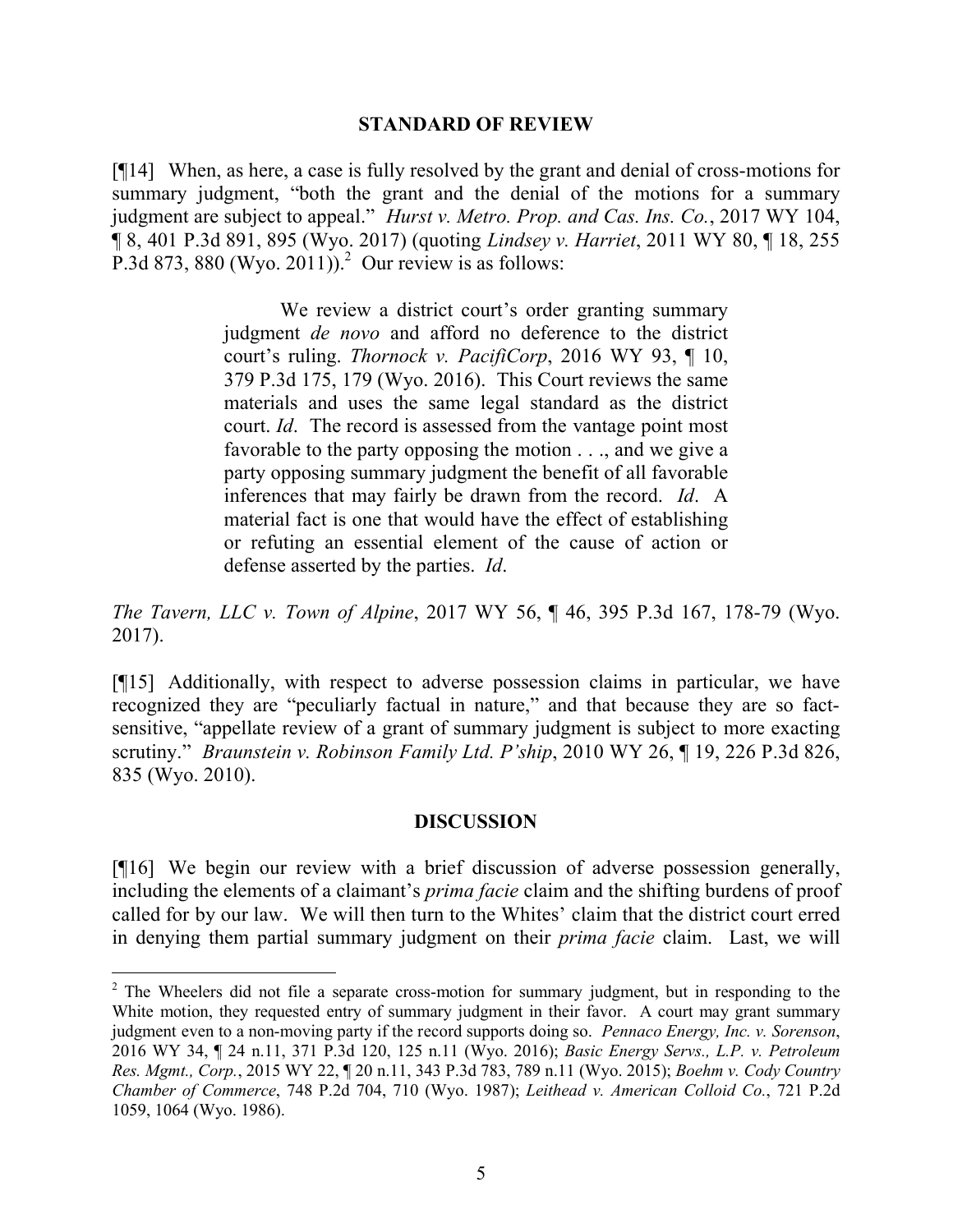address the Whites' assertion that the court erred in granting summary judgment to the Wheelers on the Whites' *prima facie* claim and on the Wheelers' permissive use claim.

## **I. Adverse Possession Elements and Presumptions**

[¶17] Adverse possession claims are not favored in the law, *Braunstein*, ¶ 19, 226 P.3d at 836, and "a presumption in favor of the record title holder exists, unless and until the adverse claimant makes out his *prima facie* case." *Hillard v. Marshall*, 888 P.2d 1255, 1259 (Wyo. 1995). The elements an adverse possession claimant must prove to make the required *prima facie* showing are well established in our precedent.

> One claiming that he has adversely possessed the land of another for the ten-year period set out in Wyo. Stat. Ann. § 1-3-103 (LexisNexis 2015) must show that his use of the land was actual, open, notorious, exclusive, and continuous, and that it was hostile and pursuant to a claim of right or color of title. *Hillard v. Marshall*, 888 P.2d 1255, 1258 (Wyo. 1995); *Turner v. Floyd C. Reno & Sons, Inc.*, 769 P.2d 364, 368 (Wyo. 1989). A hostile possession or use is one that amounts to an assertion of ownership adverse to that of the record owner. It must be so incompatible with or so in defiance of the rights of the true owner that an ordinarily prudent owner would be on clear notice that his ownership is in jeopardy, that the claimant *intends* to possess the property as his own, and that the owner should take some action to protect his title. *Graybill* [*v. Lampman*, 2014 WY 100,] ¶ 36, 332 P.3d [511] at 522 [(Wyo. 2014)].

*Galiher v. Johnson*, 2017 WY 31, ¶ 20, 391 P.3d 1101, 1106 (Wyo. 2017) (emphasis in original).

[¶18] Once an adverse possession claimant makes the required *prima facie* showing, the presumption shifts to one in favor of the adverse possession claimant.

> When there is no clear showing to the contrary, a person who has occupied the land for the statutory period, in a manner plainly indicating that he has acted as the owner thereof, is entitled to a presumption of adverse possession; and the burden shifts to the opposing party to explain such possession. However, if a claimant's use of the property is shown to be permissive, then he cannot acquire title by adverse possession.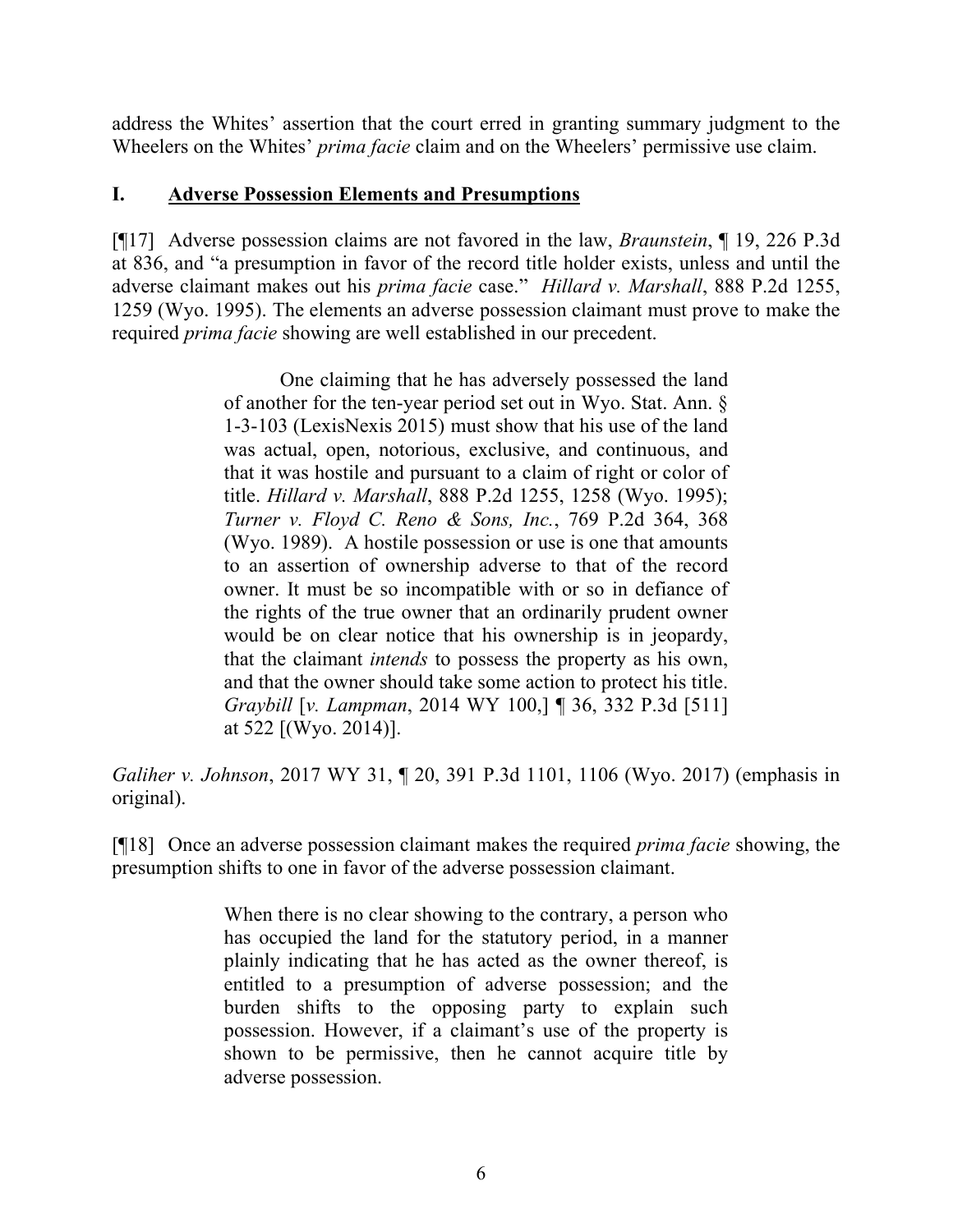*Osuch v. Gunnels*, 2017 WY 49, ¶ 10, 393 P.3d 898, 901 (Wyo. 2017) (quoting *Helm v. Clark*, 2010 WY 168, ¶ 8, 244 P.3d 1052, 1057 (Wyo. 2010)).

# **II. Whites' Partial Summary Judgment Claim**

[¶19] The Whites contend that no genuine issues of material fact exist on their *prima facie* adverse possession claim, and that the district court thus erred in denying them partial summary judgment on that claim. In particular, the Whites assert they were required to show no more than that they enclosed the disputed land with a fence and grazed livestock on the land to establish a presumption of adverse possession. We disagree and find no error in the district court's denial of the Whites' motion.

[¶20] "[E]nclosing land in a fence may be sufficient to 'raise the flag' of an adverse claim, and '[t]he pasturing of animals within a substantial enclosure is sufficient to establish the elements of adverse possession.'" *Helm*, ¶ 10, 244 P.3d at 1058 (quoting *Hillard*, 888 P.2d at 1259). Our Court has recognized, however, that "mere possession is not a sufficient basis for claim of title by adverse possession." *Rutar Farms & Livestock, Inc. v. Fuss*, 651 P.2d 1129, 1134 (Wyo. 1982) (quoting 3 Am. Jur. 2d *Adverse Possession* § 12 (1962)). An adverse possession claimant must not only raise the flag of adverse possession, but must "keep it flying, so that the owner may see, if he will, that an enemy has invaded his domains, and planted the standard of conquest." *Wyo-Ben, Inc. v. Van Fleet*, 2015 WY 146, ¶ 22, 361 P.3d 852, 859 (Wyo. 2015) (quoting *Ruby River Canyon Ranch, Ltd. v. Flynn*, 2015 WY 74, ¶ 10, 350 P.3d 748, 752 (Wyo. 2015)).

[¶21] In other words, an adverse possession claimant whose claim is based on fencing and grazing of the disputed property must still establish that his use of the property was open, notorious, exclusive, continuous, and hostile. *Hillard*, 888 P.2d at 1258; *Rutar*, 651 P.2d at 1133. The question on review then is whether the Whites, as the summary judgment movants, established that no genuine issues of material fact existed with respect to this required showing.

# **A. Whites' Showing on Continuous and Exclusive Possession**

[¶22] In the case of a grazing-based adverse possession claim, the claimant may establish continuous possession by showing that land suitable for grazing was "occupied and used for that purpose in each year during the full period of the growing season." *Shores v. Lindsey*, 591 P.2d 895, 902 (Wyo. 1979). We have explained:

> A person who rests his claim of adverse possession on the grazing of livestock on the land in question is not required to continuously pasture the herd throughout the entire year. Continuous dominion and control is proven when land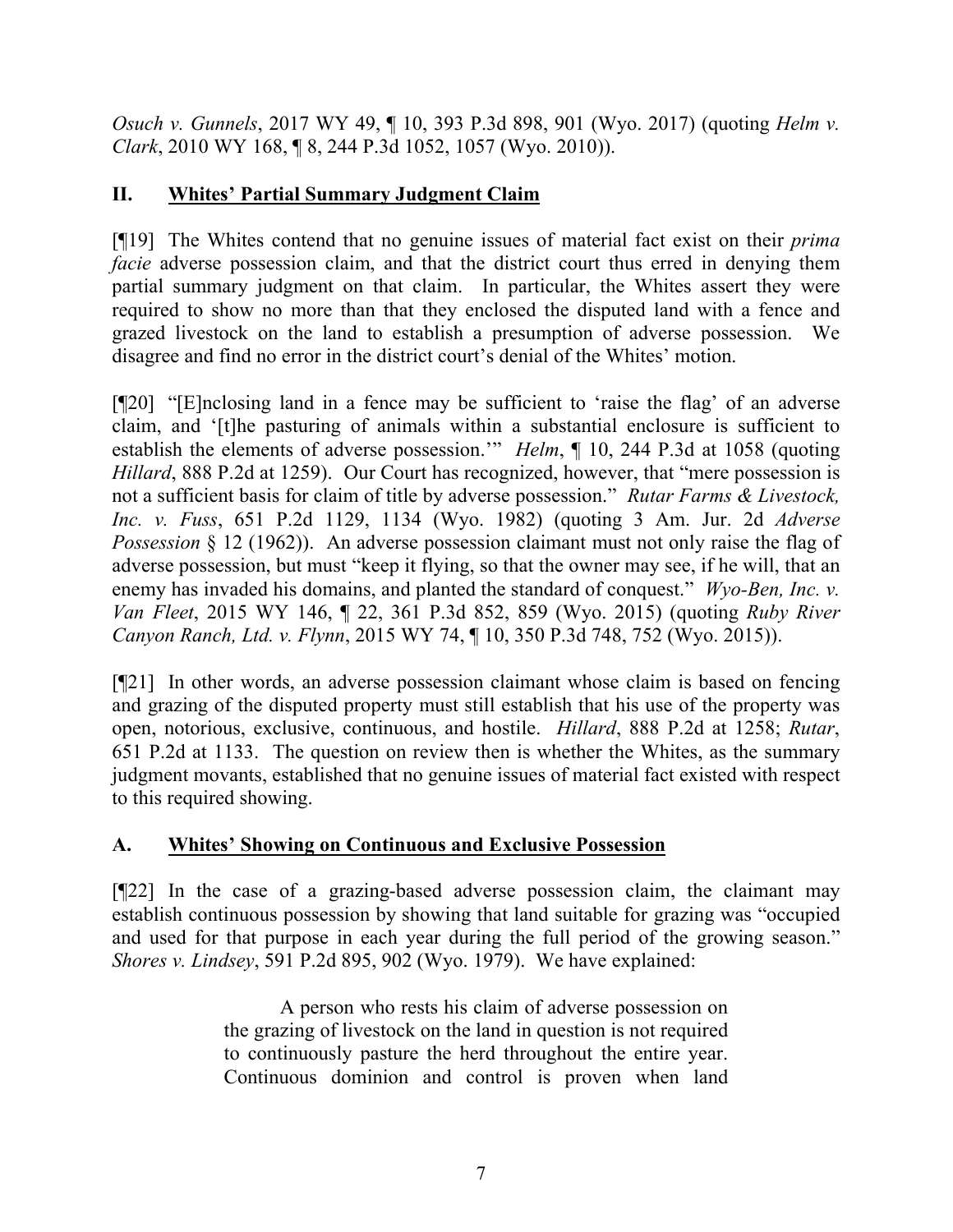suitable for grazing and pasturage is occupied and used in such manner during the full period of the growing season.

*Shores*, 591 P.2d at 900 (citations omitted); *see also Davis v. Chadwick*, 2002 WY 157, ¶ 11, 55 P.3d 1267, 1271 (Wyo. 2002).

[¶23] As to the element of exclusive possession, we have said that "'exclusive' for purposes of adverse possession does not mean absolutely exclusive, but only such use as would be expected of an owner under the circumstances." *Graybill v. Lampman*, 2014 WY 100, ¶ 33, 332 P.3d 511, 521 (Wyo. 2014). For this element, we must consider the presence on the disputed property of individuals other than the adverse claimant and the significance of that presence in relation to the claimant's exclusive dominion over the property. *See Cook v. Eddy*, 2008 WY 111, ¶ 25, 193 P.3d 705, 713 (Wyo. 2008) (upholding finding of exclusive possession where record title holder failed to conduct any activities of significance on the property).

[¶24] The Whites supported their summary judgment motion with the affidavits of Howard and Joslyn White and their sons, Rives White and Jacques White.<sup>3</sup> With regard to the facts relevant to the Whites' *prima facie* claim, each of these affidavits alleged essentially the same facts, so we will use Howard White's affidavit as our reference.

[¶25] On the showing of continuous and exclusive possession, Howard White attested:

p. After selling Tract 10, my family and our tenants, continued to graze our livestock right up to the fence that I built in the Spring of 1988.

q. To my knowledge, no owner of Tract 10 or anyone else (other than my family and our tenants) has grazed livestock on that part of Tract 10 south and west of that fence since I first built it.

r. To my knowledge, no owner of Tract 10 or anyone else (other than my family and our tenants) has occupied or used that part of Tract 10 south and west of that fence since I first built it.

s. That fence has never been moved from its original location.

l

<sup>&</sup>lt;sup>3</sup> The Whites also submitted an affidavit from their tenant, George Howard, but that affidavit is of marginal relevance. Mr. Howard attested only that he rented the White property in or around 2003 for about two and one-half years and that he "used the property to run calves across it."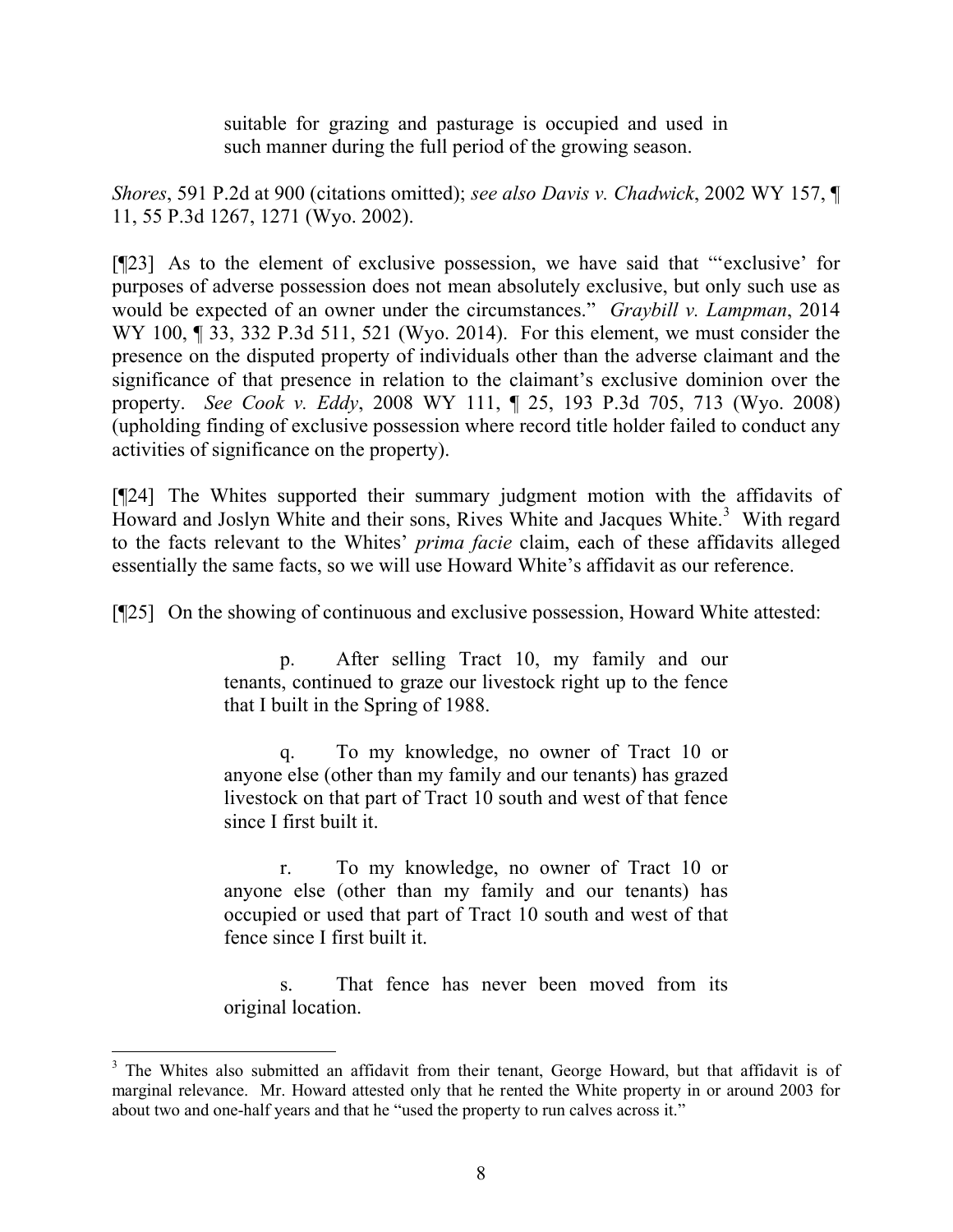aa. Ever since we sold Tract 10, at least until this controversy started last June, that fence has kept the owners of Tract 10 from grazing their livestock on that part of Tract 10 south and west of the fence that I built in the Spring of 1988.

\* \* \*

[¶26] We can find no error in the district court's rejection of this evidence as a basis for summary judgment. First, the statements lack sufficient specificity as to when and how often the Whites' grazed livestock on the property and how they maintained exclusive possession of the property. In rejecting similar evidence in support of a summary judgment motion, we have explained:

> There are no specific facts explaining and describing in what ways the affiant or his family members did not allow anyone else to use the disputed property—what did they do and when. With respect to grazing livestock, there are no specific facts concerning the type and number of livestock, whether that livestock was placed on the Robinson family ranch lands and allowed to roam and stray freely onto the disputed property or whether that livestock was intentionally driven to, placed on, and purposely kept on the disputed property. There are no specific facts stating whether the grazing livestock were purposely placed on the disputed property each year during the full period of the growing season.

*Braunstein*, ¶ 23, 226 P.3d at 838.

[¶27] Moreover, in addition to the fact that the evidence lacks the required specificity to establish continuous and exclusive use as a matter of law, the Wheelers submitted opposition affidavits directly refuting the White affidavits. Those affidavits included affidavits by Heath Wheeler, Tanya Wheeler, and Michael Selmer. As to the facts relevant to the Whites' *prima facie* claim, the Wheeler affidavits alleged essentially the same facts, so we will use Heath Wheeler's affidavit as our reference. He attested:

> 6. After we purchased Tract 10, my wife and I immediately took possession of the property and moved ourselves and our two children into the house located on the property.

> > \* \* \*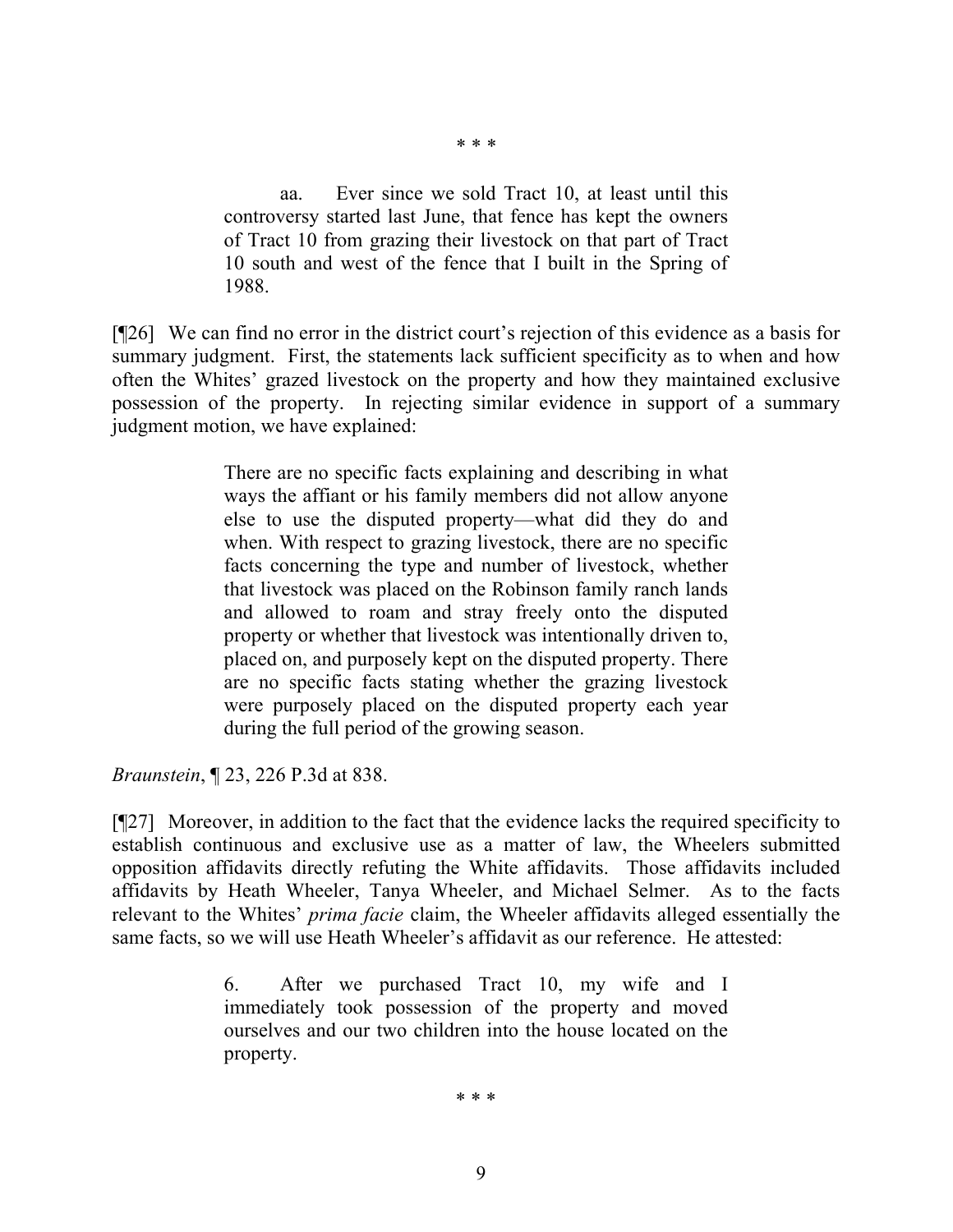8. As we took possession of Tract 10, we immediately made use of all portions of the Tract, including but not limited to the land located to the south of the pasture fence. We have used the land located to the south of the fence on a regular basis since we first purchased Tract 10 in January 2013, continuing through [the] present day.

\* \* \*

11. We have used the land located to the south of the Pasture Fence for recreational purposes such as walking, horseback riding, and riding of an all-terrain vehicle. We have also used the land located to the south of the Pasture Fence to spread manure from our horses, among other activities.

\* \* \*

15. There is a gate located on the Pasture Fence in the southwest corner of that fence between the southerly portion of Tract 10 and the rest of Tract 10. From the date that we took possession of Tract 10 in January 2013 until June 2016, that gate has always been free from any lock and chain. We routinely used that wire gate to enter into and use the southerly part of Tract 10 located to the south of the Pasture Fence.

\* \* \*

24. After my wife and I acquired Tract 10 in January 2013, we have been able to observe any use of the portion of Tract 10 located on the south side of the Pasture Fence.

\* \* \*

31. During the fall, winter and spring seasons commencing in January 2013 until present date, there have been no horses or other livestock present on the now-disputed land during these three seasons.

32. On a few scattered occasions of the summers of 2013- 2015, there were a few horses present on Tract 16. Only on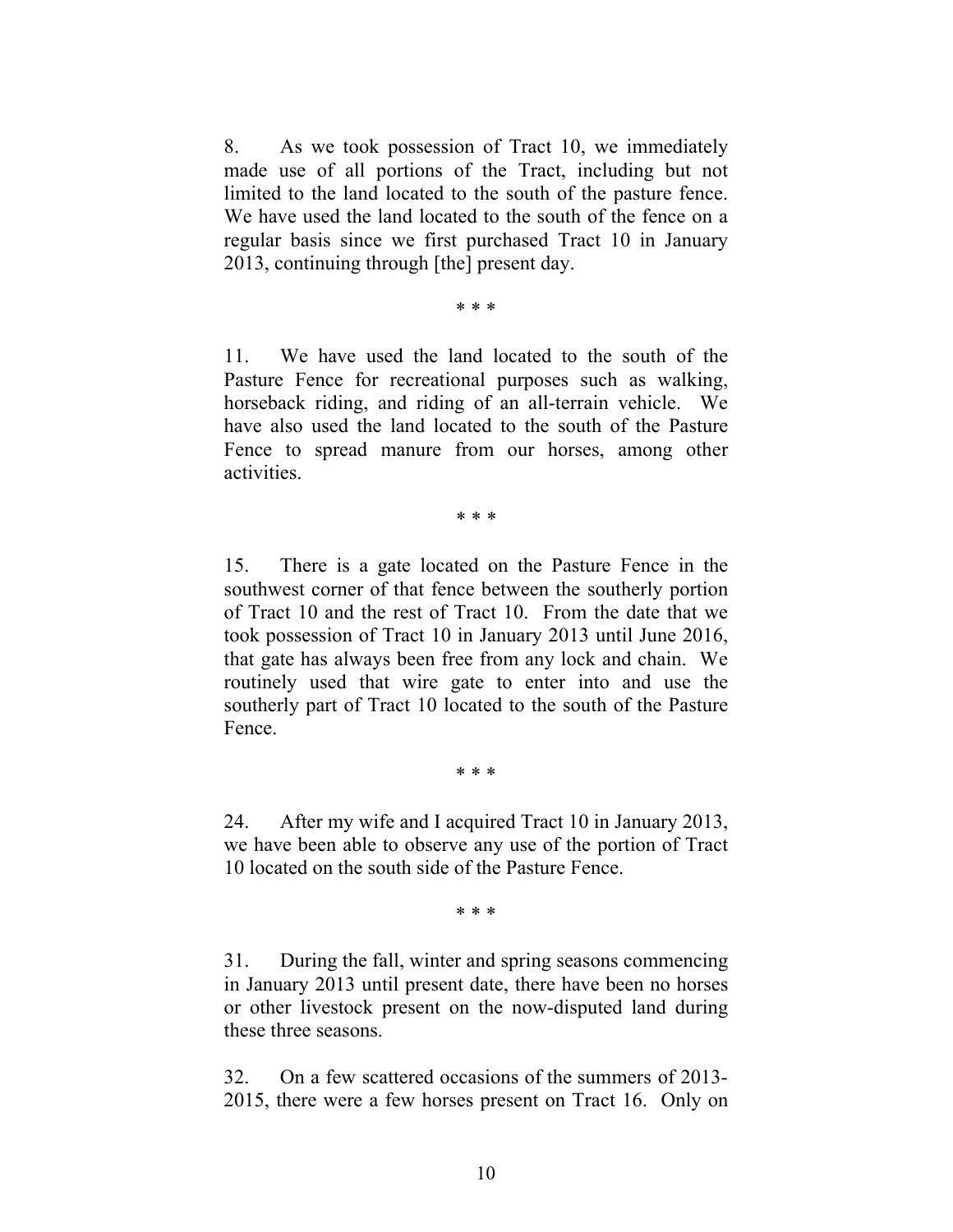rare occasion have my wife and I seen horses present on the southerly portion of Tract 10 on the south side of the Pasture Fence. The grazing of horses on the land in question was so infrequent that the horses were not present on even a seasonal basis. This use was so sporadic and infrequent that it did not affect our use and enjoyment of that part of Tract 10 in any way.

\* \* \*

49. During the entire time my wife and I have owned Tract 10, we have used and possessed the disputed piece of land, and no one else ever possessed that land. On the few occasions when we observed horses in the disputed areas, it appeared to us that the horses were simply grazing on open range, and casually traveled back and forth between the disputed land and Tract 16 to the south. There has absolutely been no occasion when anyone purposely ran the horses onto the disputed tract of land, and we have never observed any person attempt to keep horses on that land by patrolling or use of dogs. Nor have we ever seen any effort carried out by anyone that could be considered an attempt to lure onto or keep horses on that land such as placement of salt, placement of minerals, placement of feed tubs, placement of water troughs, placement of hay or placement of other feed.

[¶28] Michael Selmer attested, in relevant part:

8. . . . While my family and I owned Tract 10, we used the land located to the south of the Pasture Fence for recreational purposes such as walking, running, and riding an all-terrain vehicle. We used the land in question from the time we acquired Tract 10 until we sold in January 2013 to Mr. and Mrs. Wheeler.

\* \* \*

13. There was a gate located on the Pasture Fence in the southwest corner of that fence between the southerly portion of Tract 10 and the rest of Tract 10. The gate allowed us to access the southern portion of Tract 10 on the south side of the Pasture Fence, and we used that gate.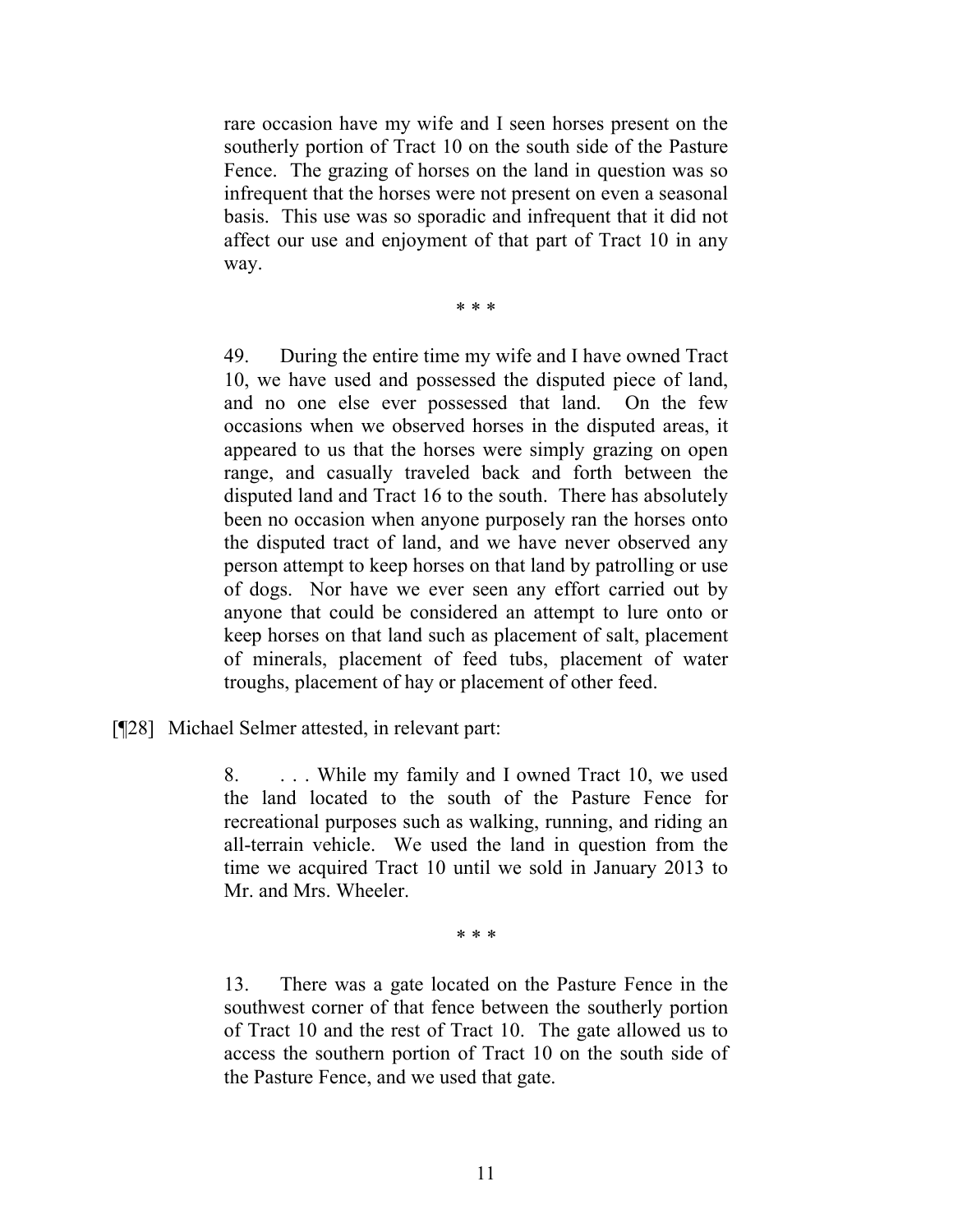22. On a few occasions, my family and I did see some horses on the southerly portion of Tract 10 to the south of the Pasture Fence.

23. On those few occasions when we observed horses grazing on the disputed area of Tract 10, such use was in no way ever such that it could have been considered to be notorious, hostile, exclusive, significant or continuous. My family and I always allowed such use as an accommodation to neighbors.

[¶29] The Whites filed rebuttal affidavits responding to the statements in the Wheeler and Selmer affidavits, and those rebuttal affidavits did provide additional detail on the Whites' grazing activities. Nonetheless, when we view the evidence in the light most favorable to the Wheelers, as we must when considering the Whites' motion, the evidence reflects a clear dispute of material fact on the question of the Whites' continuous and exclusive use of the disputed property. The rebuttal affidavits may have added additional detail on that use, but they did not resolve the disputed questions of material fact. The district court thus properly denied the Whites summary judgment on these adverse possession elements.

## **B. Whites' Evidence on Open, Notorious, and Hostile Possession**

[¶30] The requirement that an adverse claimant's possession be open, notorious, and hostile is aimed at putting the property's record owner on notice of the adverse claim. Generally, open and notorious possession requires "actions of the claimant [that] openly and overtly demonstrate control or use that is consistent with the type of land in dispute." *Graybill*,  $\llbracket 30, 332 \rrbracket$ . 332 P.3d at 520. The element of hostility does not require a showing of ill will, but rather is "an assertion of ownership adverse to that of the record owner." *Id.*,  $\P$ 36, 332 P.3d at 522.

[¶31] In certain cases, a heightened showing is required to establish open, notorious, and hostile possession.

> This Court has held that "[a] permissive user may change his possession into adverse title with a clear, positive, and continuous disclaimer and disavowal of the title of the true owner brought home to the latter's knowledge." *Hutchinson v. Taft*, 2010 WY 5, ¶ 19, 222 P.3d 1250, 1254 (Wyo. 2010). "There must be either actual notice of the hostile claim or acts or declarations of hostility so manifest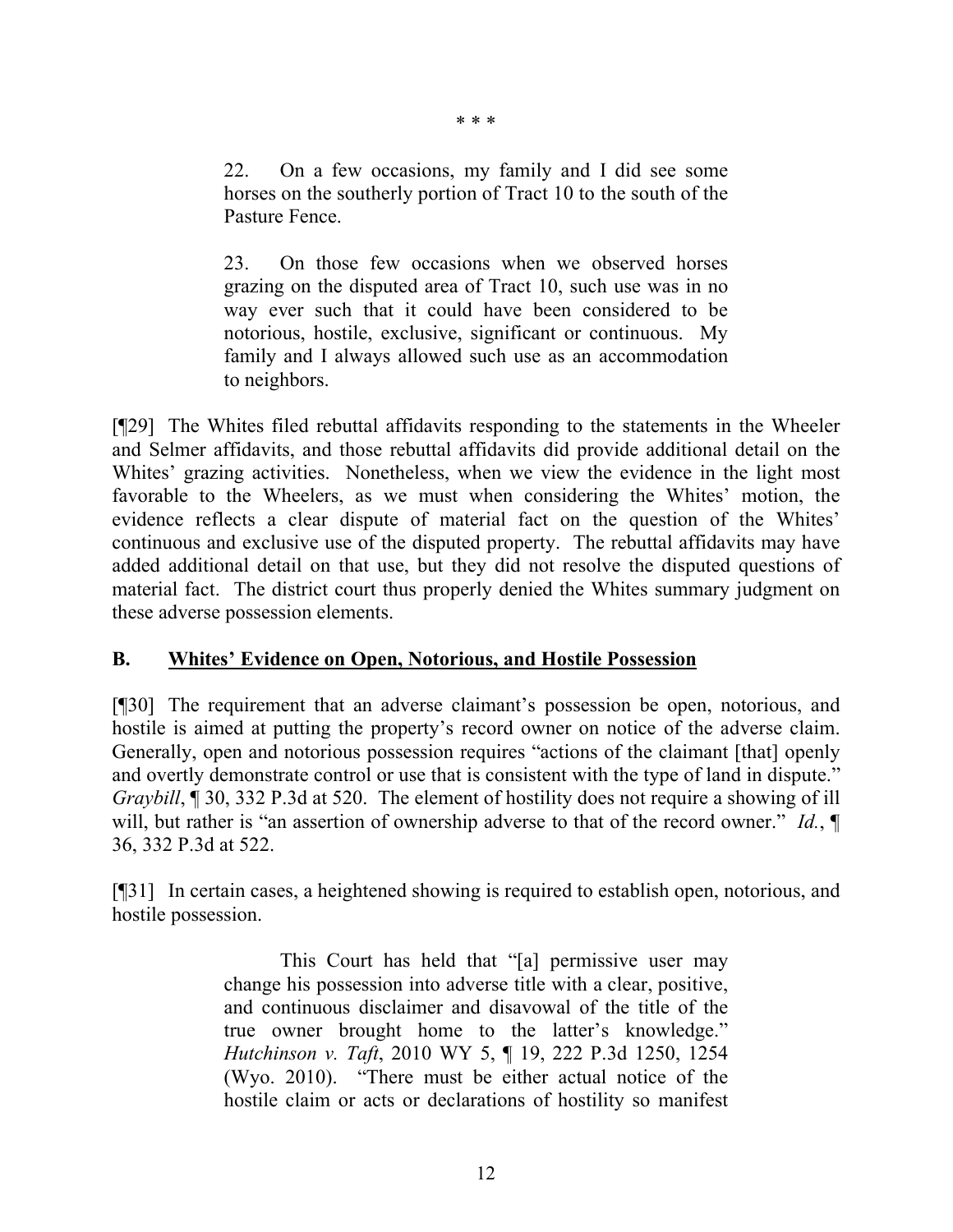and notorious that actual notice will be presumed in order to change a permissive or otherwise non-hostile possession into one that is hostile." *Id*. (quoting *Kimball v. Turner*, 993 P.2d 303, 306 (Wyo. 1999)). As one commentator has observed, "[i]f possession is permissive in the beginning, it can be changed to one of hostility only by the most unequivocal conduct on the part of the adverse claimant." 10 David A. Thomas, *Thompson on Real Property* § 87.10, at 148-49 (3d ed. 2013).

*Wyo-Ben*, ¶ 27, 361 P.3d at 859-60.

[¶32] In this case, the Whites assert a change in the character of the 1988 fence that makes this heightened standard applicable. When the Whites owned both Tracts 10 and 16, the 1988 fence was plainly not a boundary fence, and the Whites do not contend otherwise. Instead, the Whites contend that just as soon as they sold Tract 10 to the Morrises, they began to treat the 1988 fence as a boundary fence and the enclosed portion of Tract 10 as their own. We therefore review their evidence on summary judgment against the heightened standard.

[¶33] Relevant to the Whites' claim of open, notorious, and hostile possession, Howard White attested:

> w. Without the fence that I built in the Spring of 1988, the entire pastureland between our house and the Wheelers' house would be open range with nothing to keep our livestock from grazing right up to their doorstep or their livestock from grazing right up to our compound's fence.

> x. Until this controversy started last June, we and all the owners of Tract 10 have let the disputed fence act as the boundary between the two properties.

> y. That fence is out in the open by itself and clearly visible from the house on Tract 10.

[¶34] As to paragraph "y," visibility of the fence alone does not establish the required showing of open, notorious, and hostile possession. An adverse claimant must show not only a fence but that his use of the fenced land was such that it put the record owner on notice of the adverse claim. *Rutar*, 651 P.2d at 1134. As we discussed earlier, the extent of the Whites' grazing activities is a disputed issue of fact.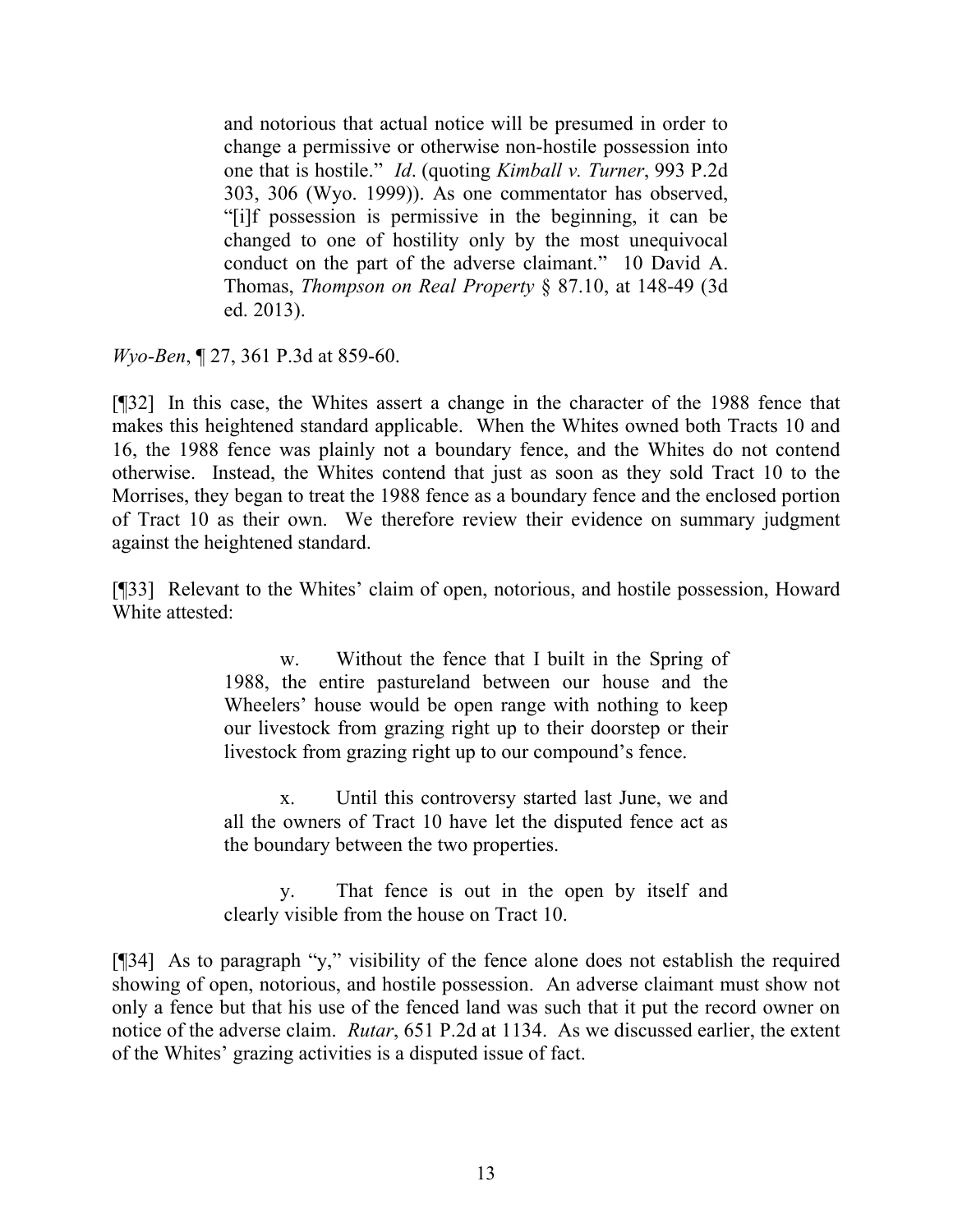[¶35] Paragraph "x" get the Whites no closer to their required showing. It contains no specific facts describing how prior Tract 10 owners indicated their alleged agreement to treat the fence as a boundary fence and is no more than a conclusory allegation. *See Braunstein*, 14, 226 P.3d at 832 (affidavit in support of summary judgment must state specific facts rather than conclusory assertions). Additionally, it was directly refuted by the affidavit of Michael Selmer, who attested that during his family's ownership of Tract 10, they understood the location of the true boundary and they considered the fence to be a pasture fence, not a boundary fence.

[¶36] Paragraph "w," which describes the open range between Tracts 10 and 16, likewise fails to make the required showing on summary judgment. The Whites argue for an inference to be drawn from the presence of the 1988 fence in what would otherwise be open space. They contend the 1988 fence serves to fence out the neighbors' livestock, which they argue is an open and notorious act of ownership hostile to the rights of the Tract 10 owners. In the context of summary judgment, Whites' proffered inference must be rejected.

[¶37] If multiple reasonable inferences may be drawn from a particular fact, that fact is not a basis for summary judgment. *Amos v. Lincoln Cty. Sch. Dist. No. 2*, 2015 WY 115, ¶ 21, 359 P.3d 954, 960 (Wyo. 2015); *Bettencourt v. Pride Well Serv., Inc.*, 735 P.2d 722, 726 (Wyo. 1987) (issue should be submitted to fact-finder if reasonable minds could reach different conclusions and inferences from facts). The inference offered by Whites is indeed one that might be drawn from the continued presence of the 1988 fence. An alternative inference might be that the Tract 10 owners permitted the fence to remain because it did not interfere with their own use of Tract 10 and served to protect their property from the Whites' livestock. Given these multiple inferences, the significance of the 1988 fence's continued presence must be sorted out by a fact-finder at trial, not by a summary judgment ruling.<sup>4</sup>

[¶38] The evidence on the Whites' *prima facie* adverse possession claim is clearly disputed, and the district court thus did not err in denying summary judgment to the Whites on any part of their required showing.

# **III. Wheelers' Summary Judgment Motion**

[¶39] Having completed our review of the district court's denial of summary judgment to the Whites, we now turn to the court's grant of summary judgment to the Wheelers. In doing so, we also change the lens of our review. Because we are now concerned with the Wheelers' cross-motion for summary judgment, our review is flipped. We must view the

l <sup>4</sup> Even if it were proper to draw any inferences from the continued presence of the 1988 fence, on Whites' summary judgment motion, it would be the Wheelers who are entitled to all favorable inferences that may fairly be drawn from the evidence. *Tavern*, ¶ 46, 395 P.3d at 178-79.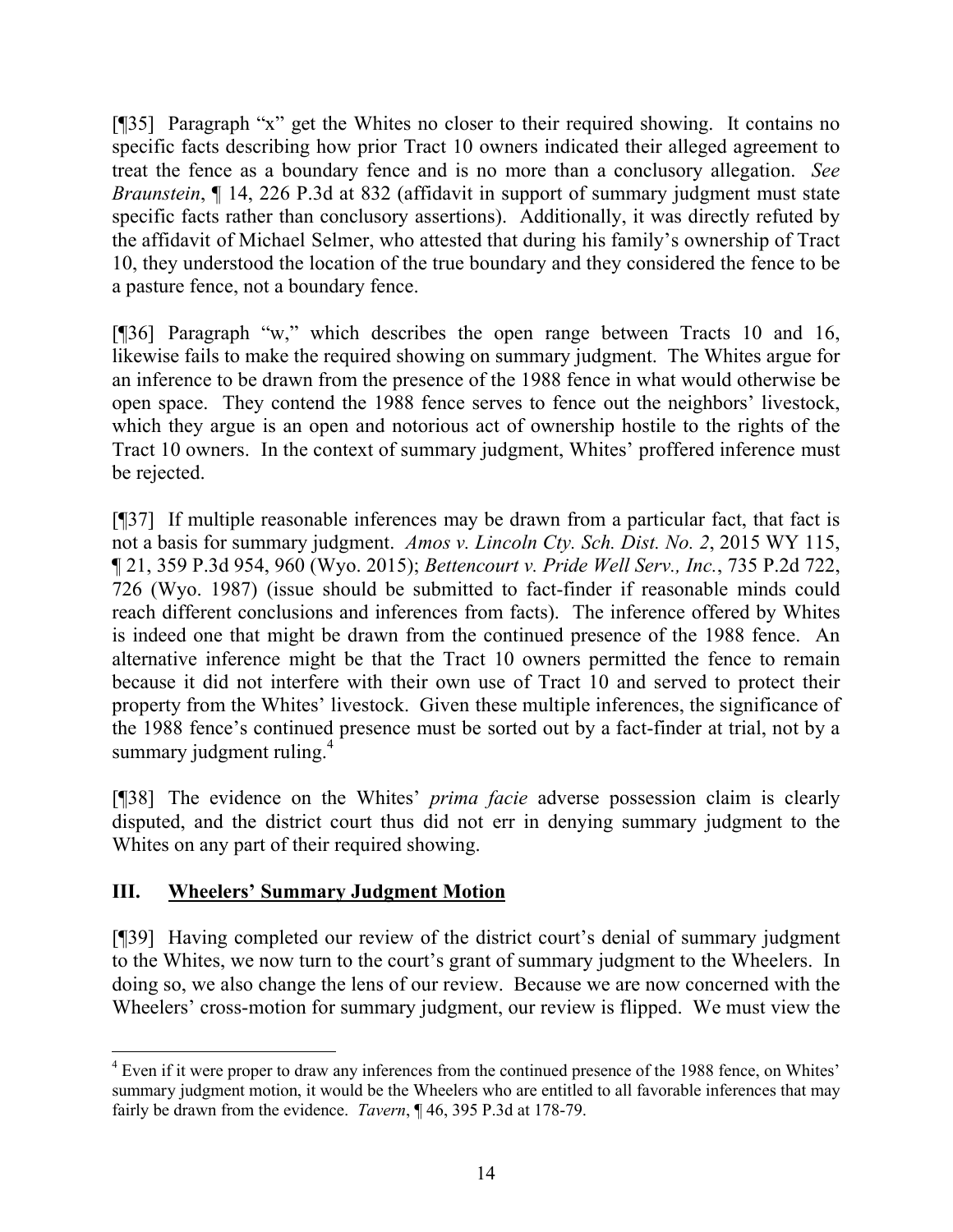evidence from the vantage point most favorable to the Whites, the parties opposing the Wheeler motion, and it is the Whites who are entitled to the benefit of all favorable inferences that may fairly be drawn from the evidence. *Tavern*, ¶ 46, 395 P.3d at 178- 79.<sup>5</sup>

[¶40] Using this standard for our review, we will address first the district court's entry of summary judgment in favor of the Wheelers on the Whites' *prima facie* adverse possession claim. We will then address the court's entry of summary judgment in favor of the Wheelers on their claim that the Whites' use of the disputed property was permissive.

## **A. Summary Judgment on Whites'** *Prima Facie* **Claim**

## **1. Open, Notorious, and Hostile Possession**

 $\overline{a}$ 

[¶41] In granting the Wheelers summary judgment, the district court concluded as follows concerning the requirement of open, notorious, and hostile possession:

> 26. Under these circumstances, there was no use, prior to 2016, so hostile as to put the Wheelers, or their predecessors, on notice of a claim of adverse possession. There were no noticeable changes made to the land; no signs of use; and no hallmarks of trespassing. Prior to 2016, there is no evidence that the Whites exercised dominance or

<sup>&</sup>lt;sup>5</sup> This same shift should have occurred in the district court's analysis of the Wheelers' cross-motion, with the Wheeler motion being considered independently of the White motion. As one authority explains:

The third reason that cross-motions must be considered separately and should not be interpreted necessarily to mean that judgment should be entered on one of them is that each party, as a movant for summary judgment, bears the burden of establishing that no genuine dispute of material fact exists and that the movant is entitled to a judgment as a matter of law. The fact that one party fails to satisfy that burden on his own Rule 56 motion does not automatically indicate that the opposing party has satisfied its burden and should be granted summary judgment on the other motion. The court must rule on each party's motion on an individual and separate basis, determining, for each side, whether a judgment may be entered in accordance with the Rule 56 standard. Both motions must be denied if the court finds that there is a genuine dispute of material fact. But if there is no genuine dispute and one or the other party is entitled to prevail as a matter of law, the court will render judgment.

<sup>10</sup>A Charles A. Wright et al., *Federal Practice & Procedure Civil* § 2720 (4th ed. database updated April 2017) (footnotes omitted).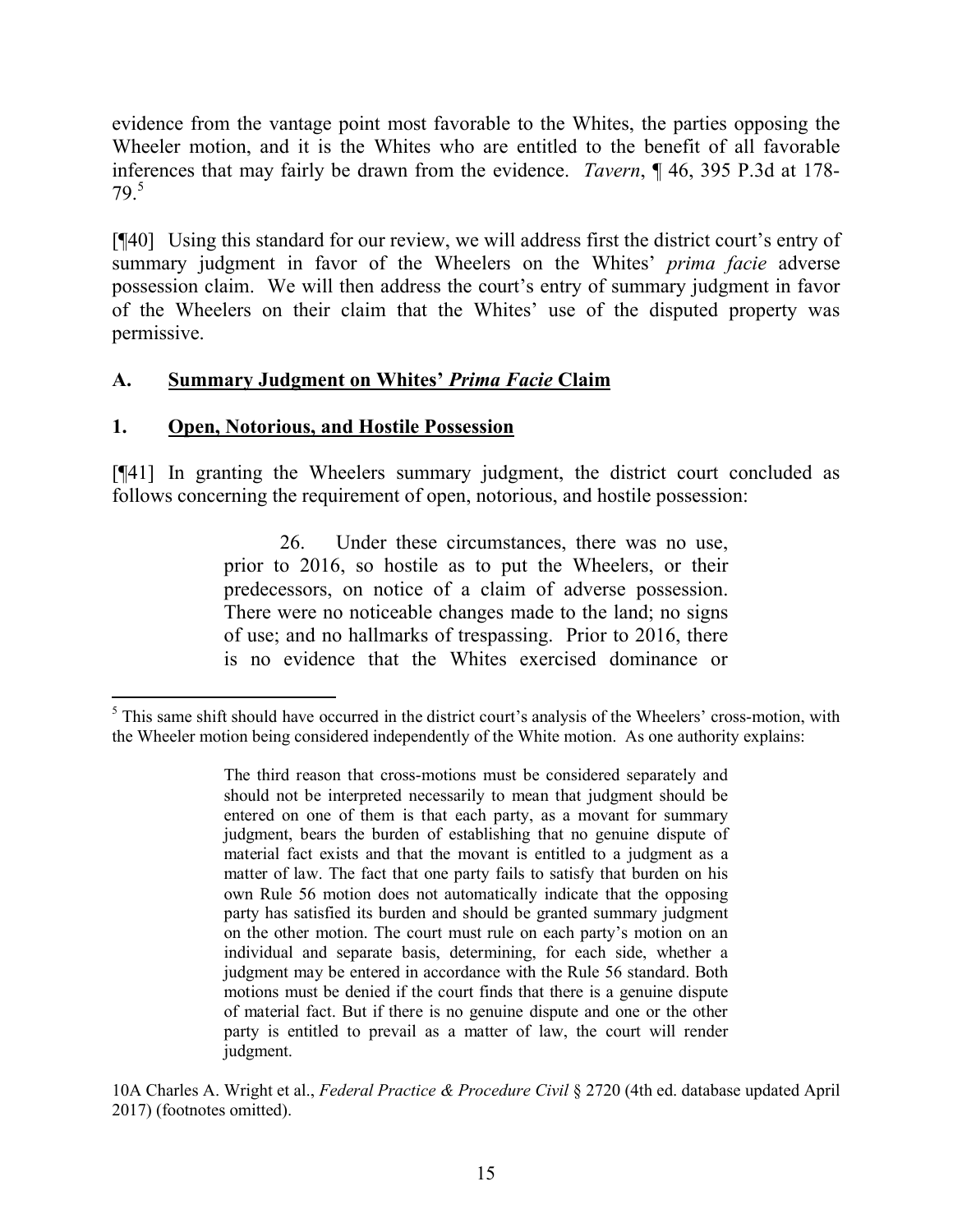exclusive control over this strip of land or, in fact, any use of the land in a continuous manner. They did not pay taxes on this disputed strip; they did not execute documents of title; they did not make statements to anyone claiming the disputed property as their own. . . .

\* \* \*

29. Until 2016, there was no hostility regarding the disputed strip of land. The Whites utilized the disputed strip of land for grazing; the Wheelers (and their predecessors) knew of this innocuous use, and had no objection thereto. They simply were being good neighbors. There was no indication, until the 2016 dispute arose, that the Whites intended to deprive the Wheelers permanently of their ownership of this acreage. No flag was unfurled indicating an invasion was at hand. Once some indicia of hostility and notoriety arose, the Wheelers took action to preserve their ownership, leading to this litigation.

[¶42] The record does not support this conclusion. First, our law is clear that "enclosing land in a fence may be sufficient to 'raise the flag' of an adverse claim." *Helm*, ¶ 10, 244 P.3d at 1058 (quoting *Hillard*, 888 P.2d at 1259). The evidence is undisputed that the Whites enclosed the disputed property with a fence, and as the nonmoving party on Wheeler's request for summary judgment, they were entitled to any reasonable inference that could be drawn from that evidence. The Whites were therefore entitled to the inference that in fencing the disputed property, they raised the flag of their adverse claim.

[¶43] As to whether the Whites' use of the disputed property was sufficiently open, notorious, or hostile to support their adverse claim, we do recognize the difficulty of the Whites' heightened showing. Nonetheless, when we view the evidence in the light most favorable to them, we must again find the disputed facts preclude the district court's ruling on this required element.

[¶44] The Whites and their two sons attested that they have inspected, repaired, and maintained the 1988 fence at least annually since its construction. Additionally, as discussed above, multiple inferences may be drawn from the continued presence of the 1988 fence, including that it acted to keep the Wheeler livestock off the disputed property, and was thus an assertion of ownership through fencing out. *See Braunstein*, ¶ 18, 226 P.3d at 834-35 (recognizing Wyoming as a fence-out state). The existence of these multiple inferences again makes the Whites' claim of open, notorious, and hostile possession one to be decided by a trier of fact, not by summary judgment.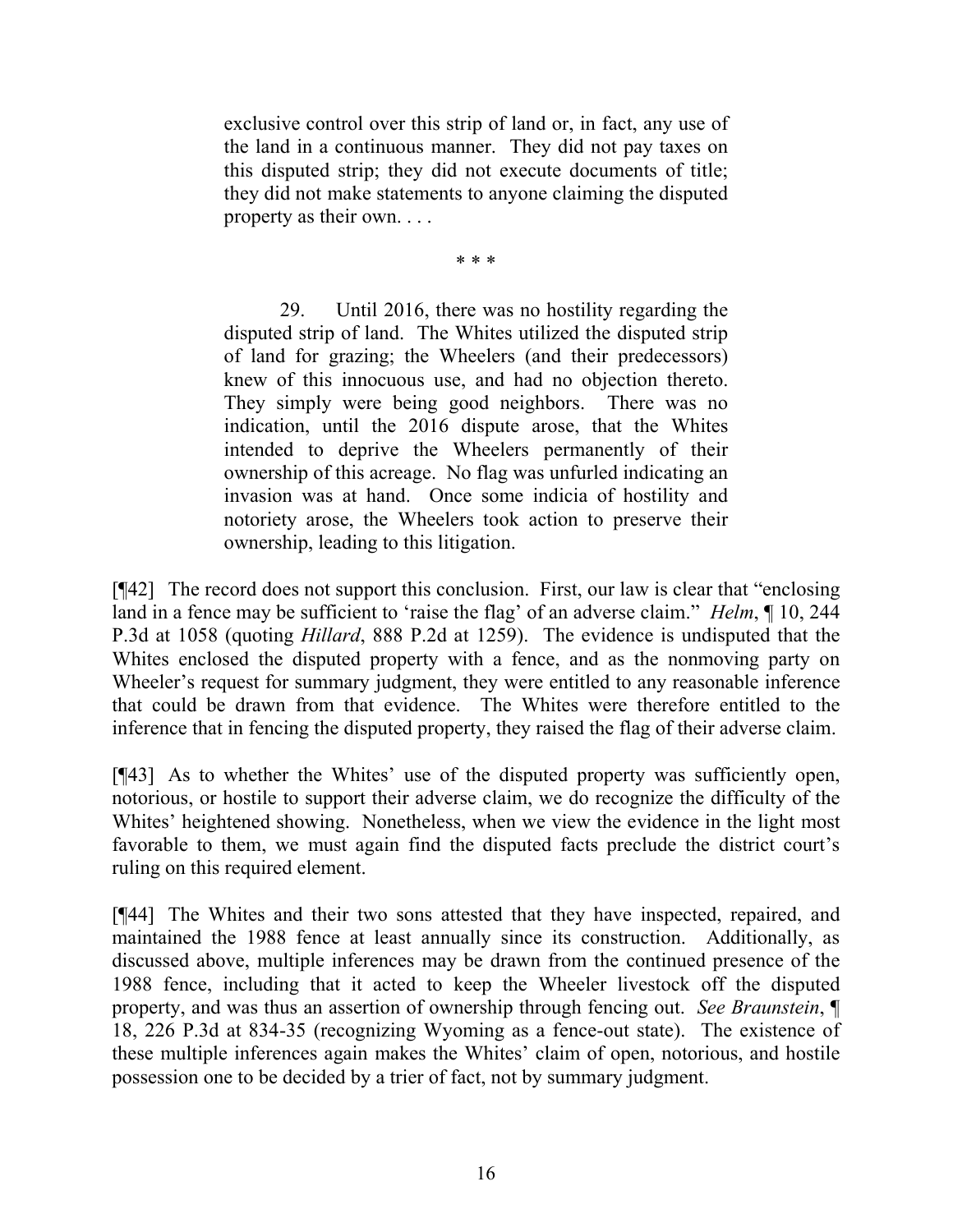[¶45] Finally, we note that while a claimant's failure to pay taxes on or execute title documents affecting the disputed property may be factors that weigh against an adverse possession claim, they are not determinative. We have explained:

> [A]s the district court recognized, the fact that Mr. Clark had not paid taxes on the property is typical when a case involves use to a fence line. *See, e.g.*, *Cook*, ¶ 22, 193 P.3d at 712; *Doenz v. Garber*, 665 P.2d 932, 937 (Wyo. 1983). The claimant's failure to execute title instruments affecting the disputed property also is not unusual in fence line adverse possession cases. *Id*. Although these facts weigh against a finding of adverse possession, they are not necessarily determinative. *Id*.

*Helm*, ¶ 9, 244 P.3d at 1057.

[¶46] Given the disputed issues of fact on the question of the Whites' open, notorious, and hostile possession, the Wheelers were not entitled to summary judgment on these adverse possession elements.

## **2. Continuous and Exclusive Possession**

[¶47] With respect to the elements of continuous and exclusive possession, the district court found as follows in granting the Wheelers summary judgment:

> 23. Even relying heavily on the *Affidavits* and *Rebuttal Affidavits* presented by the Whites, their claims for adverse possession are lacking. The grand-sum of their "adverse" actions are claims to continuous grazing of 6-8 horses for approximately six months of each year, and perhaps some other livestock at times. This grazing occurred on the *entirety* of the Whites' property, a small portion of which would have involved the disputed strip of land. Accordingly, the actual use of the disputed strip of land was sporadic, at best. . . .

> > \* \* \*

27. Additionally, the Whites' use of the disputed strip of land was nowhere near exclusive. There is ample, undisputed evidence supporting the conclusion the Wheelers, the Whites, the Selmers, and others openly used the disputed strip of land. Mr. White's claims that he has not witnessed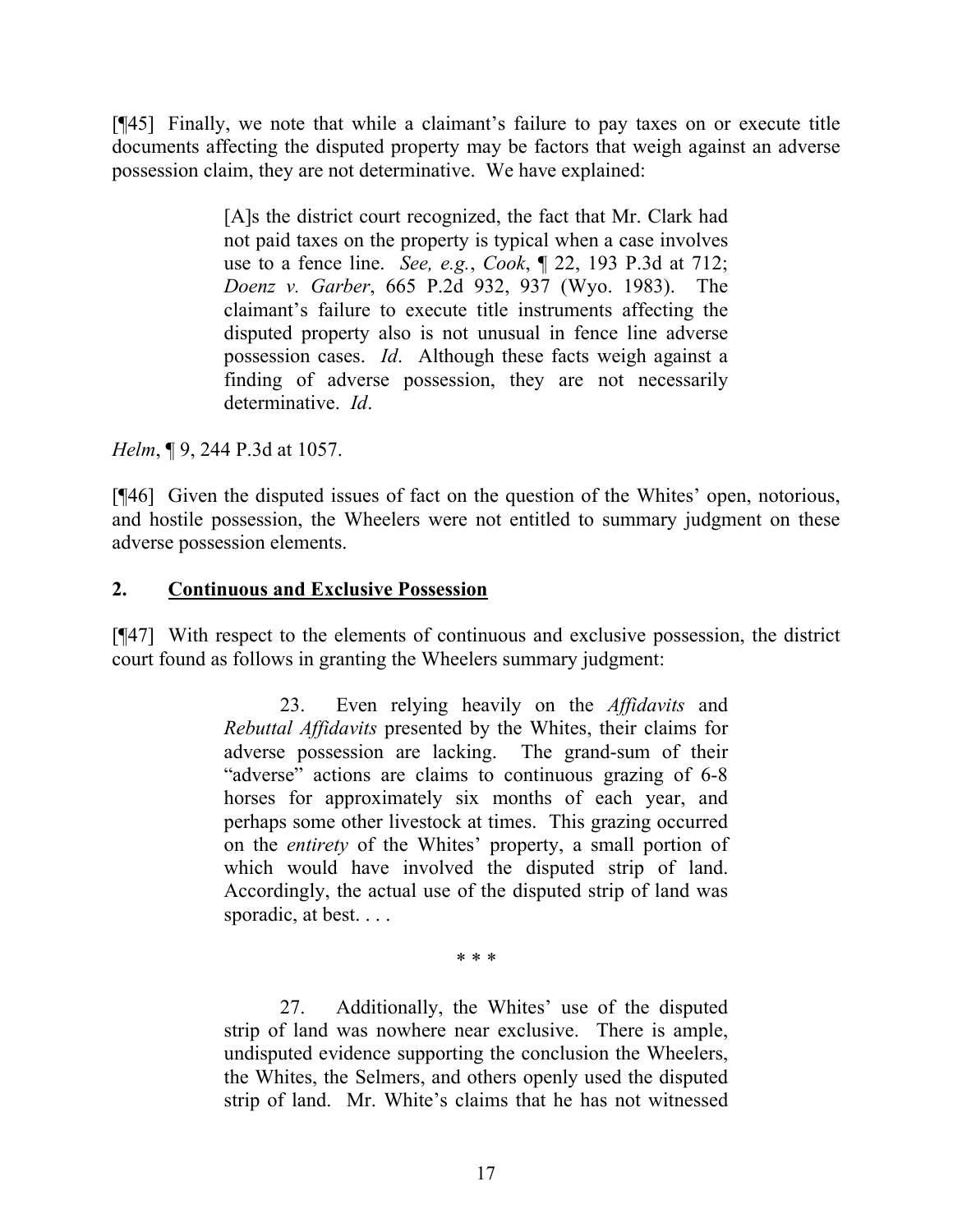certain uses by others on the disputed strip, *see Rebuttal Affidavit of Howard L. White*, is insufficient to create a genuine issue of material fact regarding whether that use, in fact, occurred.

[¶48] We again find that when the evidence is viewed in the light most favorable to the Whites, the district court's summary judgment ruling on the Whites' continuous and exclusive possession cannot be sustained.

[¶49] The Wheelers' evidence on summary judgment consisted of their own affidavits attesting they had observed only sporadic and infrequent grazing of the Whites' horses on the disputed property, during the summer months only, and Michael Selmer's affidavit attesting that he and his family observed only occasional grazing on the disputed property. In response, the Whites submitted rebuttal affidavits that directly contradicted the Wheeler and Selmer affidavits. For example, Rives White attested that he lived on the White property from August 2006 to May 2013, had horses that entire time, and grazed them up to the disputed fence line. Howard White attested:

> 28. We lived at the residence from 1987 until fall of 1996. We did move the fall of 1996. The trailer was rented from then until summer of 2006. The grass was leased for livestock grazing during this time frame also. Since August of 2006 to July 2016 it has been continuously lived in by one or more members of my family. I lived there from February 2011 to February 2012. My two sons both lived there during their tenure to obtain degrees at UW. My son Rives kept his horses there (including on the disputed part) the whole time he lived there while going to UW. My wife was employed full-time by UW. She and I kept horses on the property (including the disputed part) to use the grass. Laramie has a good climate for livestock grazing as it is cooler and has fewer insects to bother animals. The grass was rotationally grazed using the three pastures, the west pasture (including the disputed part) being one of them. This allowed adequate use of the grass without overgrazing the ground.

> > \* \* \*

31. We have consistently each year grazed this ground with our horses beginning in the early spring after the snow melts allowing grazing without supplemental feed. We graze through the summer and to late fall until the weather gets cold and snowy. Our horses are then taken to Nebraska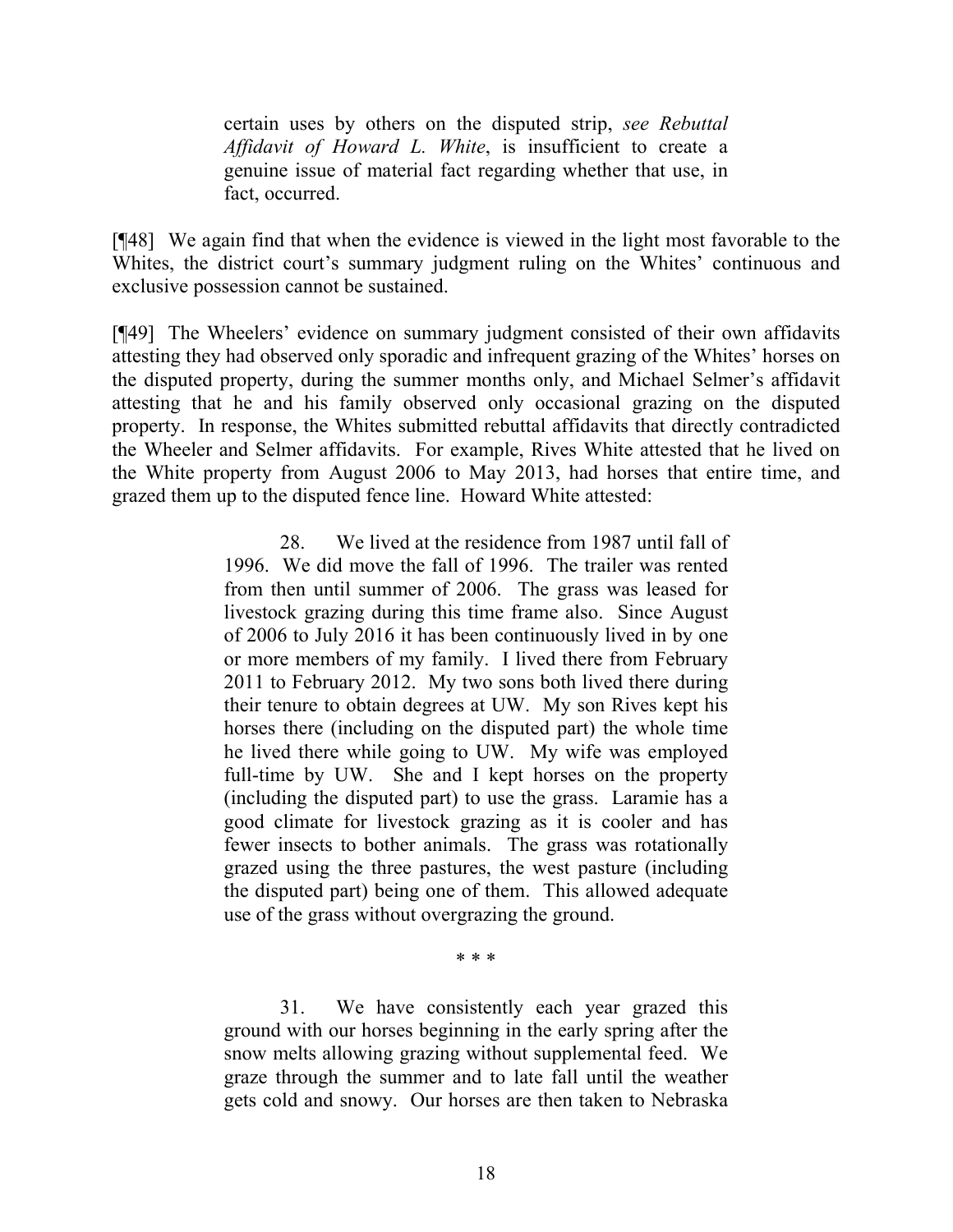and turned out for the winter in a milder climate and where supplemental feed is less expensive, more readily available and easier to feed.

[¶50] Joslyn White attested:

l

31. . . . The horses grazed that pasture each time we rotated pastures. The timing for rotation depends on the condition of the pasture, the grass, the water, etc., but usually we rotate pastures daily. We even had set water up for the horses to remain in the west pasture (including the disputed area), and not have to be brought back to the east side daily for water. Clearly, the horses were in the west pasture, including the disputed area, almost daily every year between the beginning of April and the end of October.

[¶51] The White affidavits describe a use of the disputed property that was appropriate to its suitability for livestock grazing. *See Shores*, 591 P.2d at 900 ("Continuous dominion and control is proven when land suitable for grazing and pasturage is occupied and used in such manner during the full period of the growing season."). The affidavits thus created a clear issue of disputed fact on the question of the Whites' continuous possession of the disputed property, and the district court's summary judgment finding on that element cannot be sustained. $6$ 

[¶52] With regard to the element of exclusive possession, the district court concluded "[t]here is ample, undisputed evidence" that "the Wheelers, the Whites, the Selmers, and others openly used the disputed strip of land." The court further concluded that the Whites' evidence was insufficient to create a genuine issue of fact. We again disagree.

[¶53] The Wheelers' evidence on exclusivity consisted of affidavits by both Wheelers and Michael Selmer. The Wheelers attested to using the disputed property for "walking, horseback riding, and riding of an all-terrain vehicle," and "to spread manure from our horses, among other activities." Mr. Selmer attested to use of the disputed property by him and his family for "walking, running, and riding an all-terrain vehicle." The Whites

<sup>&</sup>lt;sup>6</sup> We assume the district court ruled as it did based on a finding that the Wheeler and Selmer affidavits were more credible than the White affidavits. Summary judgment may not, however, be entered based on a credibility determination. *Shafer v. TNT Well Serv., Inc.*, 2012 WY 126, ¶ 14, 285 P.3d 958, 963 (Wyo. 2012). Credibility determinations must be reserved for trial, even if it will be a bench trial, because "[i]t is only when the witnesses are present and subject to cross-examination that their credibility and the weight to be given their testimony can be appraised." 10B Charles A. Wright et al., *Federal Practice & Procedure Civil* § 2738 n.42 (4th ed. database updated April 2017) (quoting *Poller v. Columbia Broadcasting System, Inc.*, 368 U.S. 464, 473, 82 S. Ct. 486, 491, 7 L. Ed. 2d 458 (1962)).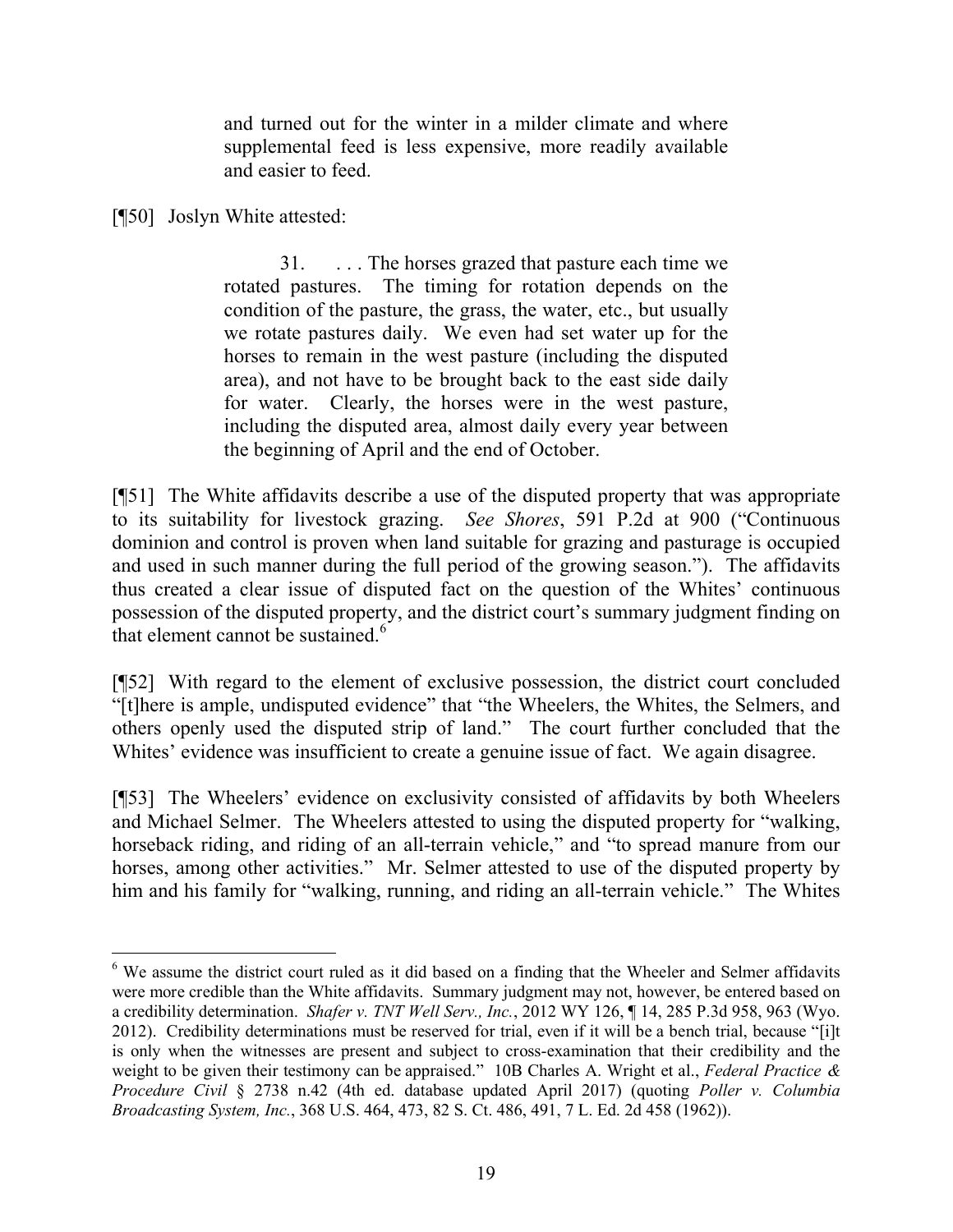responded by affidavit, stating they never saw these activities, and they found no manure on the disputed property until May of 2016.

[¶54] The Wheeler evidence did not provide a basis for summary judgment on the question of exclusive possession. First, the evidence did not specify how frequently the Wheelers and Selmers used the disputed property.<sup>7</sup> Again, exclusive possession does not mean absolutely exclusive possession, but instead looks to whether the use by others interferes with the adverse claimant's "exclusive dominion." *Graybill*, ¶ 33, 332 P.3d at 521. Without details on the frequency of the use by the Selmers and Wheelers, we cannot judge its effect on the Whites' claimed dominion.

[¶55] Additionally, the Whites' affidavit statements that they never saw the Selmers or Wheelers using the disputed property are indeed sufficient to create a genuine issue of material fact. A number of reasonable inferences may be drawn from the fact that the Whites did not see the activity. The inference that is favorable to the Whites, and the one to which they are entitled on summary judgment, is that the Selmers' and Wheelers' use of the property either did not occur or was so infrequent as to be inconsequential and easily missed. Given this inference, the Whites' evidence was sufficient to create an issue of disputed fact on the question of their exclusive possession.

[¶56] When we view the evidence on summary judgment through the proper lens, we can only conclude that genuine issues of material fact exist with respect to the Whites' *prima facie* adverse possession claim. The district court thus erred in granting the Wheelers summary judgment on the claim.

# **B. Summary Judgment on Wheelers' Permissive Use Claim**

[¶57] The district court granted summary judgment to the Wheelers on their permissive use claim based on findings that: 1) the 1988 fence was a fence of convenience; and 2) the Whites' use of the disputed property "was known of and consented to by the Wheelers and their predecessors-in-interest." As with the Whites' *prima facie* claim, the evidence on the permissive use question is in clear dispute, and the district court's ruling cannot be sustained.

[¶58] With respect to the nature of the 1988 fence, the district court looked to how the fence functioned before the Whites sold Tract 10 in 2005. The court reasoned that because the Whites owned the land on both sides of the fence before the sale of Tract 10, the fence served as a fence of convenience. The court further reasoned that because Tract

 $\overline{a}$  $<sup>7</sup>$  Mr. Selmer's affidavit was silent on the frequency of use. The Wheeler affidavits used only general</sup> terms to describe the frequency of their use, asserting they used the property "on a regular basis" and "routinely" used the gate to gain access. Because on summary judgment the Wheelers' evidence must be viewed in a light most favorable to the Whites, we cannot broadly infer a significant level of use based on the terms used in the Wheeler affidavits.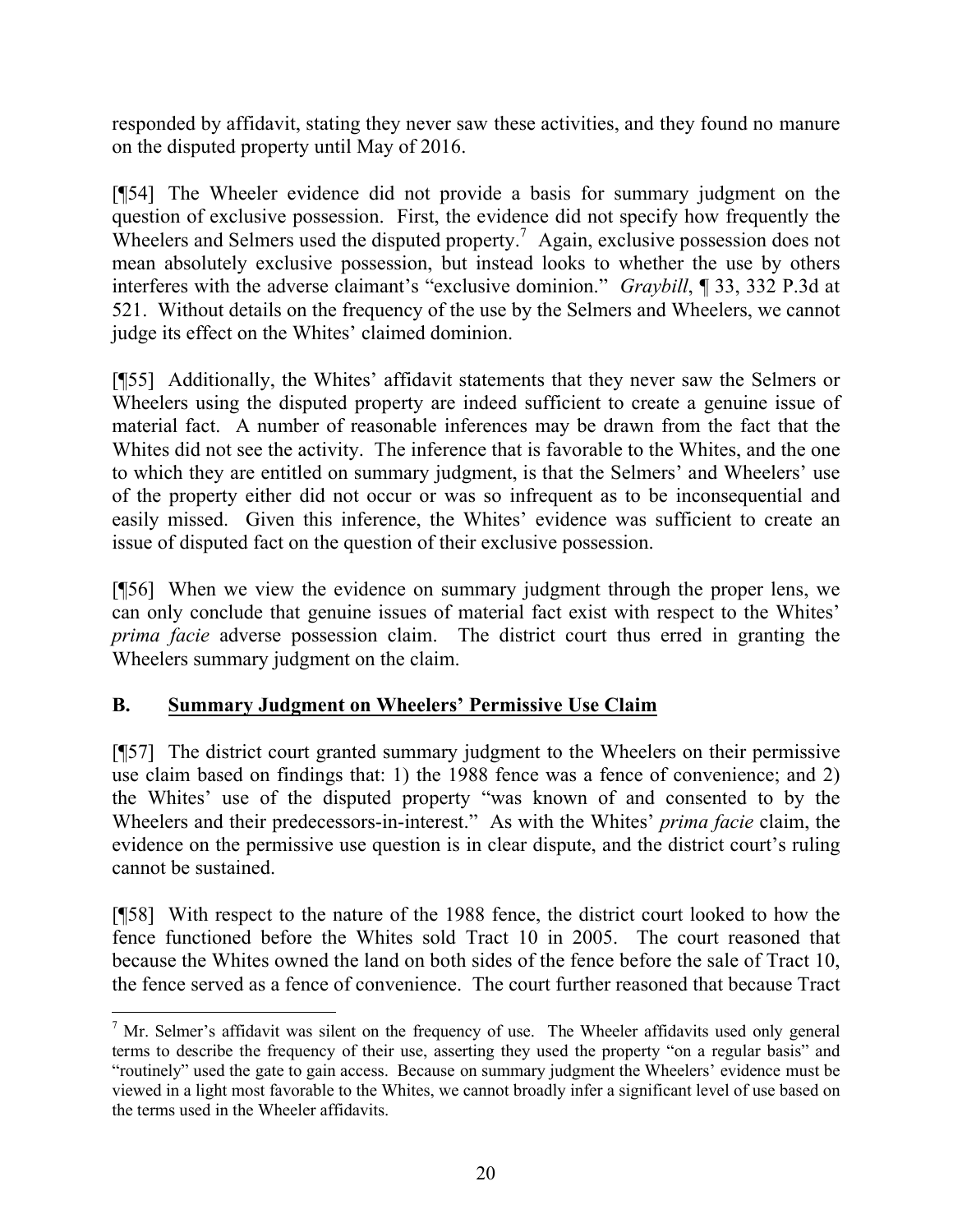10 was sold after the boundaries were established and known, and at a time that all parties understood the fence was not on the boundary line between Tracts 10 and 16, the fence continued after the sale to be no more than a fence of convenience. The flaw in the district court's reasoning is its disregard of what occurred after the 2005 sale of Tract 10.

[¶59] As we indicated in our discussion of the Whites' *prima facie* claim, a use may change from one that is permissive to one that is hostile and adverse. That is what the Whites claim in this case. They assert that after they sold Tract 10 to the Morrises in 2005, they began treating the fence as a boundary fence and using the disputed property in an open and notorious manner that was hostile to the record owner's rights. While the Whites' required showing is a heightened and difficult one, it is also one that is surrounded by disputed fact, and, in this case, not suited to summary judgment.<sup>8</sup>

[¶60] Disputed questions of fact also require that we reject the district court's finding that the Whites' use of the disputed property was with the consent of the Wheelers and their predecessors-in-interest. On this question, the Wheelers presented evidence of two occasions on which the Wheelers claim the Whites sought permission to use the disputed property to graze their horses. The first occasion was described in Michael Selmer's affidavit. He attested:

> We had little regular communication with Mr. and Mrs. White. However, on one occasion when I was jogging in the area, I encountered a young man near the trailer house on Tract 16. I think the young man I met is a son of Mr. and Mrs. White. The young man mentioned that he was going to put some horses on Tract 16 and that the horses likely would end up grazing on the southerly portion of Tract 10 located to the south of the Pasture Fence. His discussion with me was cordial and was in no way assertive, hostile or adversarial.

[¶61] In response to this evidence, the Whites presented affidavits from their two sons, Rives and Jacques. Rives White attested:

> I do not remember any such discussion with Mr. Selmer. I do not remember ever meeting Mr. Selmer and I could not pick him out of a line-up. From August 2006 to May 2013 I treated the fence as a boundary line. In this make-believe conversation, I would not have use[d] tract numbers because I didn't know the tract numbers. I would

l

<sup>&</sup>lt;sup>8</sup> We also note that common knowledge of the true boundary lines is a fact from which multiple inferences may be drawn. It may weigh in favor of an adverse claim by showing the openness of a claimant's use or it may weigh in favor of finding a common understanding that a claimant's use was permissive. This again is a determination for the fact-finder and not one amenable to summary judgment.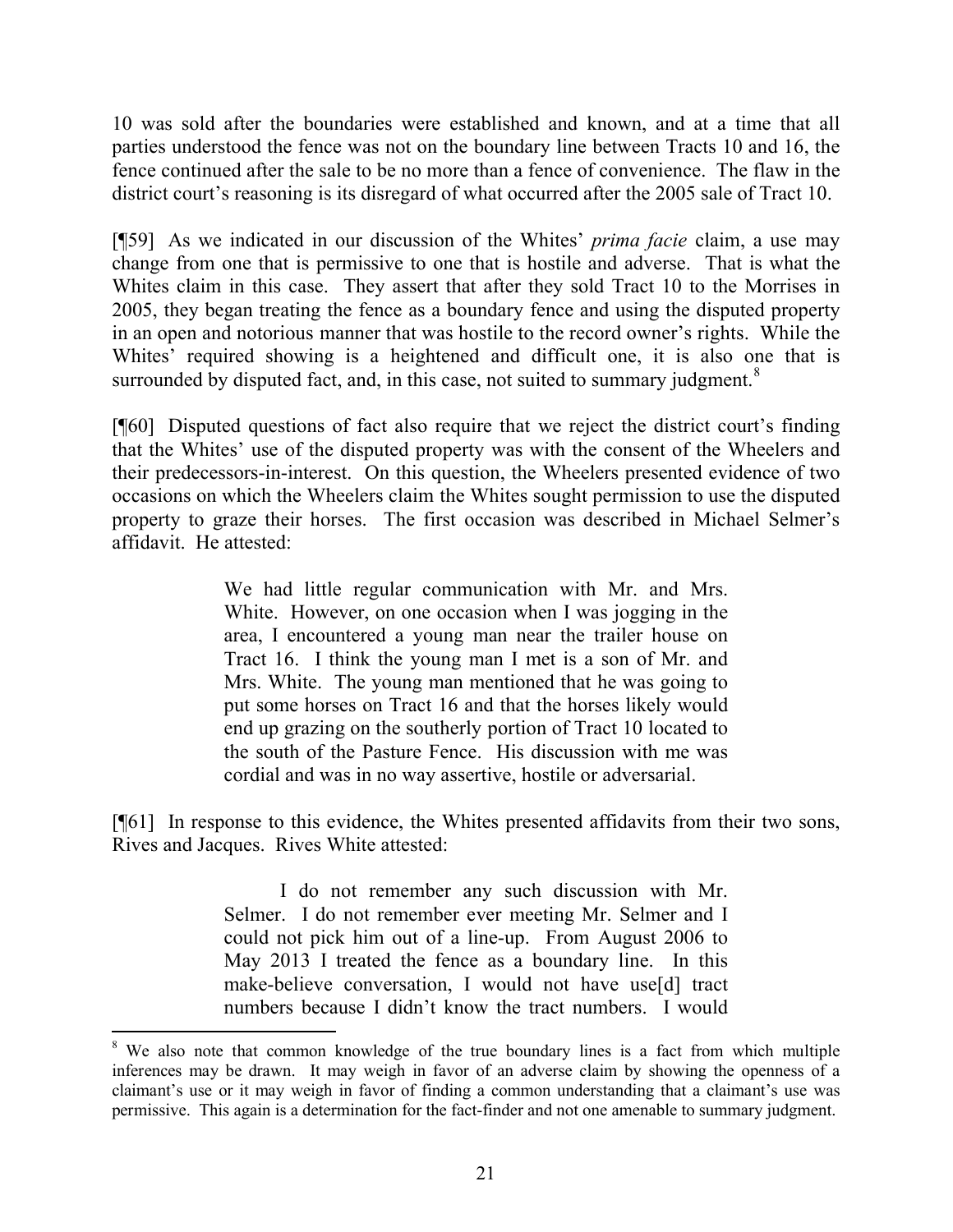not have discussed with someone what I intended to do with my horses on my side of the fence.

[¶62] Jacques White also denied the conversation with Mr. Selmer. He attested:

1. After moving back to school in Fall 2011, I in no way[,] shape or form, had any conversation about grazing horses, with any neighbor.

2. I have never seen anyone jogging by our home.

3. I have only spoken to one neighbor in the White Tracts Association and those conversations were in passing at the University of Wyoming campus. That neighbor is not Mr. Selmer.

4. I did not have the conversation Mr. Selmer refers to in his affidavit.

[¶63] The second occasion on which the Wheelers claim the Whites requested permission to use the disputed property was described as follows in Tanya Wheeler's affidavit:

> 34. In mid-July 2015, Plaintiff Joslyn White came to our house to visit about the possibility of grazing horses in the area. Mrs. White had asked me whether it would be permissible for her and her husband to graze a few horses on the southerly portion of Tract 10. She indicated a desire to coordinate the grazing of her horses with us so as to minimize the possibility of our horses having contact with her horses at the Pasture Fence.

> 35. I told Mrs. White we would grant permission to use that part of Tract 10, and in fact we agreed to coordinate the grazing of our horses so that when Mrs. White had horses on her land and the southerly portion of Tract 10 that those horses would not be able to interact with our horses. We did this by keeping our horses in the corral by our house.

[¶64] In response to this evidence, the Whites submitted an affidavit by Joslyn White, whereby she denied requesting permission to use the disputed property. Ms. White attested: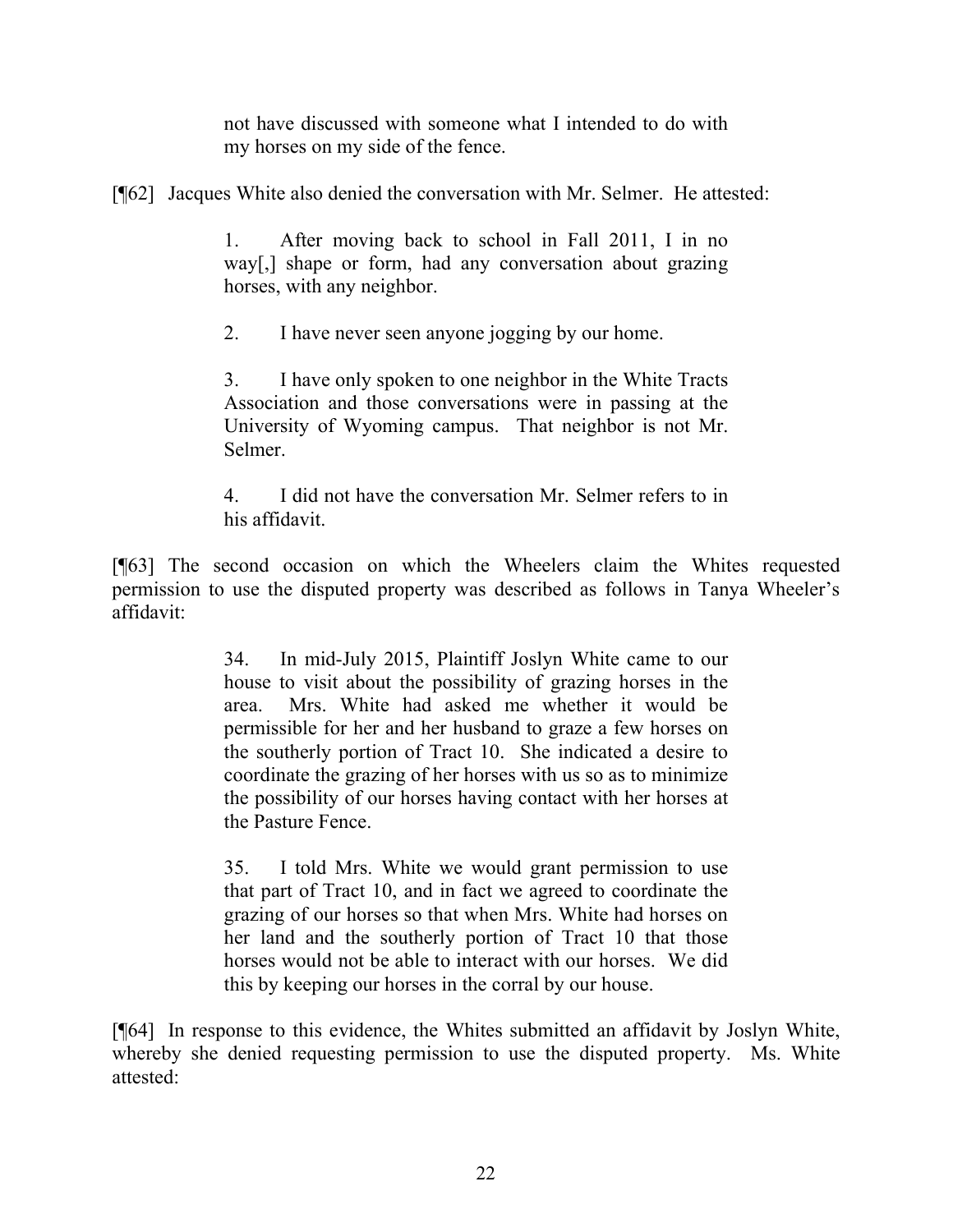34. I did **not** ask if it was permissible to graze the pasture. They had a mare in heat on their side of the fence. That made me uncomfortable about letting my horses in that pasture and getting nose to nose with the mare over the fence. I was going to graze the west pasture regardless and was trying to be neighborly and inform the Wheelers of it, and asked if they wanted to rotate the timing of the grazing to prevent problems between their horses and ours, for example, if I grazed south of the fence at night, and they grazed north of the fence during the day.

\* \* \*

35. As to the claim that Mrs. Wheeler said the Wheelers "would grant permission," she did not state any such thing. I did not go to ask permission to graze my west pasture! I would certainly remember if she had said any such thing and I would have taken action immediately. As she and I agreed, after that conversation I would get my horses out of that pasture at daylight, or just breaking daylight, each day.

[¶65] As to both occasions on which the Whites allegedly requested permission to use the disputed property, the evidence is in clear dispute. Given that dispute, and the disputed facts concerning the nature of the 1988 fence, the district court erred in granting the Wheelers summary judgment on their claim that the Whites' use of the disputed property was permissive.

[¶66] Our decision in this case is not intended to be a prejudgment of either the Whites' or the Wheelers' claims or the evidence supporting their claims. We have observed that adverse possession cases, being fact sensitive in nature, are difficult candidates for summary judgment. *Braunstein*, ¶ 19, 226 P.3d at 835-36. On summary judgment, a trial court is constrained in the inferences it may draw from evidence and the weight it may assign to evidence. On the other hand, after a bench trial, the court as fact-finder is free to make credibility determinations, draw inferences, and assign weight to evidence in any manner supported by the record. *Graybill*, ¶ 25, 332 P.3d at 519. Our remand does not restrict the district court's leeway in that regard.

## **CONCLUSION**

[¶67] On cross-motions for summary judgment, a court is required to consider each motion independently, viewing the evidence on each motion in the light most favorable to the non-moving party. Viewed in this light, the evidence submitted in support of the cross-motions for summary judgment failed to establish that either party was entitled to